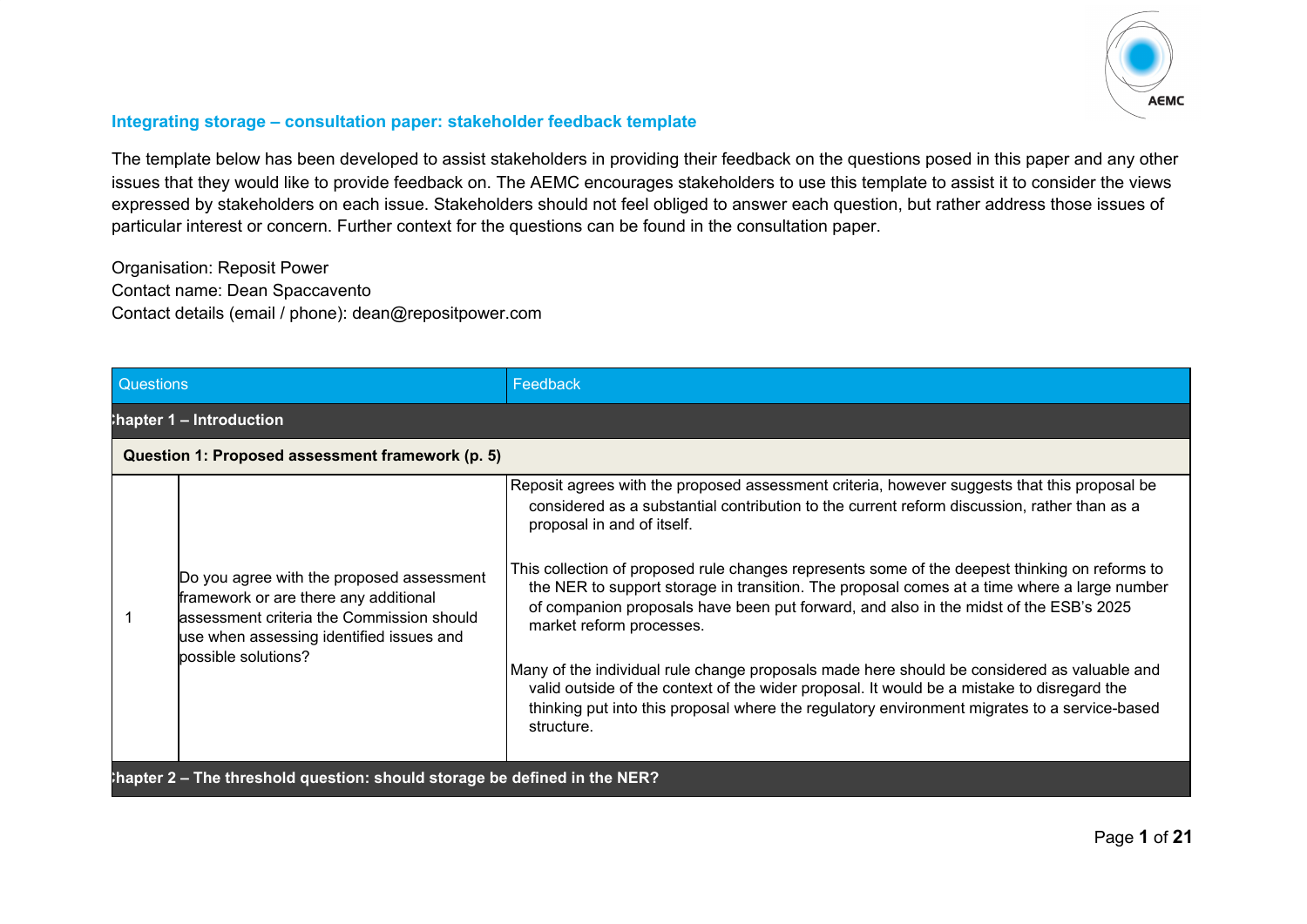

|                | Question 2: Current issues caused by the treatment of storage (and hybrids) under the NER (p. 14)                                                                                                                            |                                                                                                                                                                                                                                                                                                                                                                                                                                                                                                                                                                                                                                                                                                                                                                                                                                                                                                                                                                                                                                                                                                                                                                                                           |  |
|----------------|------------------------------------------------------------------------------------------------------------------------------------------------------------------------------------------------------------------------------|-----------------------------------------------------------------------------------------------------------------------------------------------------------------------------------------------------------------------------------------------------------------------------------------------------------------------------------------------------------------------------------------------------------------------------------------------------------------------------------------------------------------------------------------------------------------------------------------------------------------------------------------------------------------------------------------------------------------------------------------------------------------------------------------------------------------------------------------------------------------------------------------------------------------------------------------------------------------------------------------------------------------------------------------------------------------------------------------------------------------------------------------------------------------------------------------------------------|--|
|                | Do you agree with AEMO that there are<br>currently significant issues for storage units and<br>hybrid facilities being caused by the rules not<br>including a storage definition? Why, or<br>why not?                        | Reposit does not agree that there are significant issues caused by the rules in integrating storage<br>units. Reposit has been successful in registering and growing a multi-MW FCAS-providing VPP<br>under the rules, even under 12 months of AEMO scrutiny during registration. The rules used to<br>register the VPP were examined closely by AEMO and Reposit internal and external legal teams<br>and found to not be prohibitive.<br>This FCAS providing VPP currently operates and grows in the NEM without difficulty.<br>Please note that the VPP is not registered under AEMO's VPP trial. It operates under the<br>NER and MASS v6.0 independently of the AEMO VPP Trial. No trial arrangements exist<br>to allow this VPP to provide FCAS services.<br>Reposit operates Wholesale Energy VPP capacity for Market Customers under the rules also<br>without difficulty, and has done so for several years.<br>It is Reposit's experience that AEMO NER difficulties are not rooted in the NER, but instead in<br>AEMO's reluctance to allow the NER to operate in a way that AEMO staff at the time are not<br>already familiar with, or otherwise comfortable with for one reason or another. |  |
|                |                                                                                                                                                                                                                              |                                                                                                                                                                                                                                                                                                                                                                                                                                                                                                                                                                                                                                                                                                                                                                                                                                                                                                                                                                                                                                                                                                                                                                                                           |  |
| $\overline{2}$ | Has AEMO identified all the current issues for<br>storage and hybrid facilities that arise from its<br>primary issue that the NER does not<br>recognise and adequately define storage? If<br>not, what are the other issues? | Reposit does not think it is possible to identify all of the current issues. This is a complex and<br>rapidly evolving space, in a very complex and increasingly fragmented and uncertain regulatory<br>environment. Regulators should be adopting a stance that allows for flexibility and agility while<br>maintaining strict boundaries solely intended to protect the physical demand/supply balance,<br>and the investment signals that are essential for the transition to be successful.                                                                                                                                                                                                                                                                                                                                                                                                                                                                                                                                                                                                                                                                                                           |  |
|                | Question 3: Implications for storage forecasts (p. 21)                                                                                                                                                                       |                                                                                                                                                                                                                                                                                                                                                                                                                                                                                                                                                                                                                                                                                                                                                                                                                                                                                                                                                                                                                                                                                                                                                                                                           |  |
|                | Do you agree that storage and hybrid facilities<br>are likely to play a significant role in the future<br>market? If so, do you agree that this indicates<br>that the issues AEMO has identified in its rule                 | Yes. Storage (but perhaps not Hybrid facilities) will play a more significant role over time.<br>Reposit does not agree that the issues will become worse over time.<br>Reposit suggests that increasing AEMO familiarity with new technology, stronger guidance from<br>the AER post-ANAO review, and a willingness to operate the market as a market, will see<br>storage-related issues remain steady, or perhaps even decrease at AEMO.                                                                                                                                                                                                                                                                                                                                                                                                                                                                                                                                                                                                                                                                                                                                                               |  |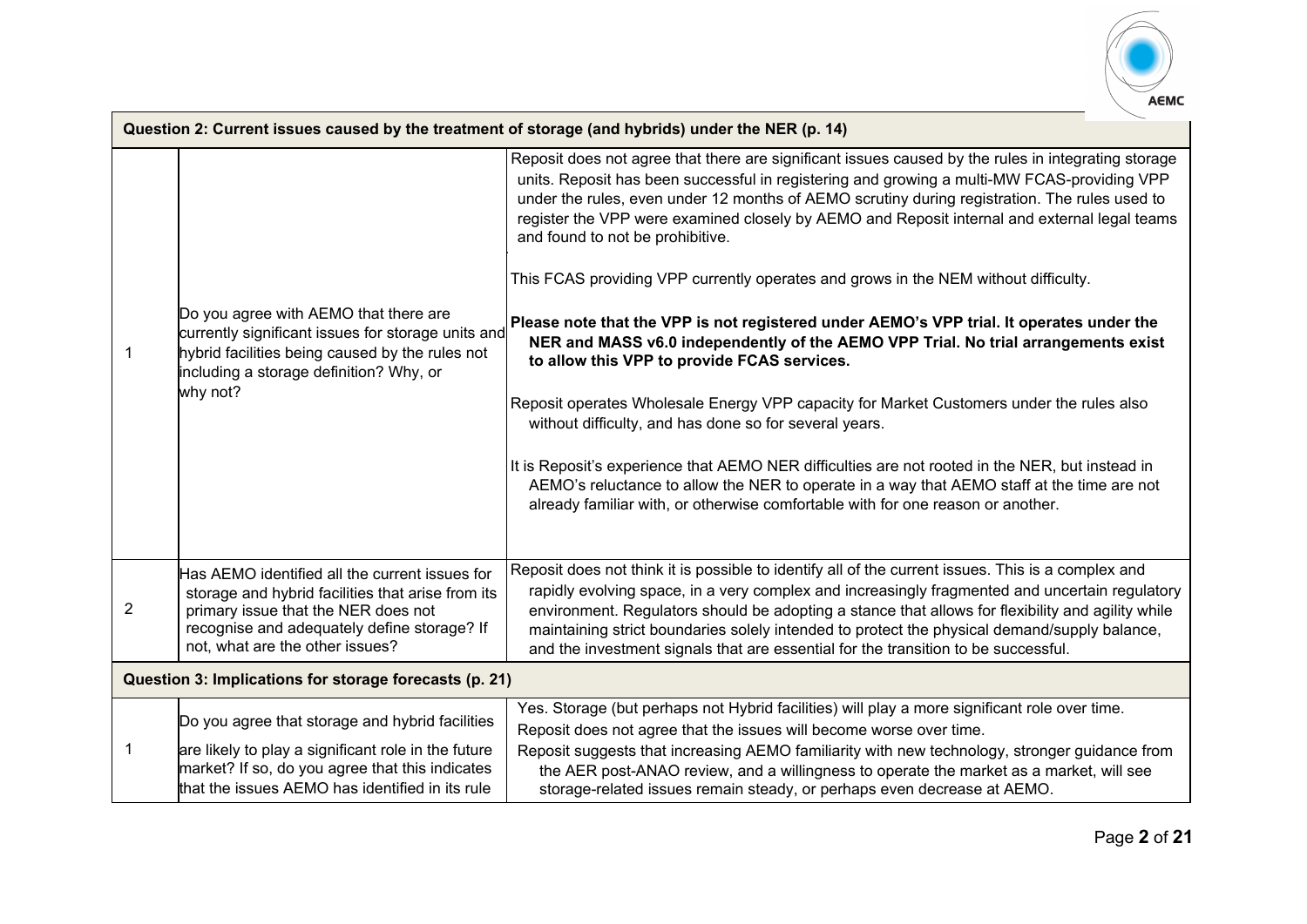

|                                                                                               | change request, arising from the current<br>treatment of storage under the NER, are likely<br>to become worse over time? Why, or why not?                                                                                                                                                                                                                                 |                                                                                                                                                                                                                                                                                                                                    |
|-----------------------------------------------------------------------------------------------|---------------------------------------------------------------------------------------------------------------------------------------------------------------------------------------------------------------------------------------------------------------------------------------------------------------------------------------------------------------------------|------------------------------------------------------------------------------------------------------------------------------------------------------------------------------------------------------------------------------------------------------------------------------------------------------------------------------------|
|                                                                                               | Question 4: AEMO's rationale for defining storage and hybrids in the NER (p. 25)                                                                                                                                                                                                                                                                                          |                                                                                                                                                                                                                                                                                                                                    |
|                                                                                               | Do you agree with AEMO that there is a strong<br>rationale for defining storage and hybrid<br>facilities in the NER (as different to load and                                                                                                                                                                                                                             | No. Reposit believes that an efficient market should not distinguish MWh and MW from different<br>sources, or delivered to different consumers. The NEM will work most efficiently, and with<br>minimal side-effects where it is allowed to operate as closely to the perfect competition ideal as<br>possible.                    |
|                                                                                               | generation)? Why or why not?                                                                                                                                                                                                                                                                                                                                              | Fundamentally the NEM is about matching demand and supply across all time scales, at all<br>connection points. The more complexity that is added to the notions of demand (consumption)<br>and supply (production), the more inefficient the NEM will become, and the less it will be likely to<br>deliver demand/supply matching. |
| 2                                                                                             | Bearing in mind that the two-sided market<br>reforms (as discussed in section 2.2.4) propose<br>to move towards service-based requirements<br>(rather than technology-based requirements),<br>are there differences in the nature of the<br>services provided by or to storage facilities that<br>require these services to be distinguished from<br>generation and load? | Reposit agrees that service-based regulation is the right approach and that technology classes<br>should not be considered by the NER.                                                                                                                                                                                             |
| Question 5: AEMO's rationale for defining storage and hybrids in the NER (p. 27)              |                                                                                                                                                                                                                                                                                                                                                                           |                                                                                                                                                                                                                                                                                                                                    |
|                                                                                               | Do you have any comments on<br>AEMO's wording for its proposed<br>definitions of storage and hybrid facilities?                                                                                                                                                                                                                                                           |                                                                                                                                                                                                                                                                                                                                    |
| Question 6: Alternative to AEMO's proposed solution to integration issues for storage (p. 29) |                                                                                                                                                                                                                                                                                                                                                                           |                                                                                                                                                                                                                                                                                                                                    |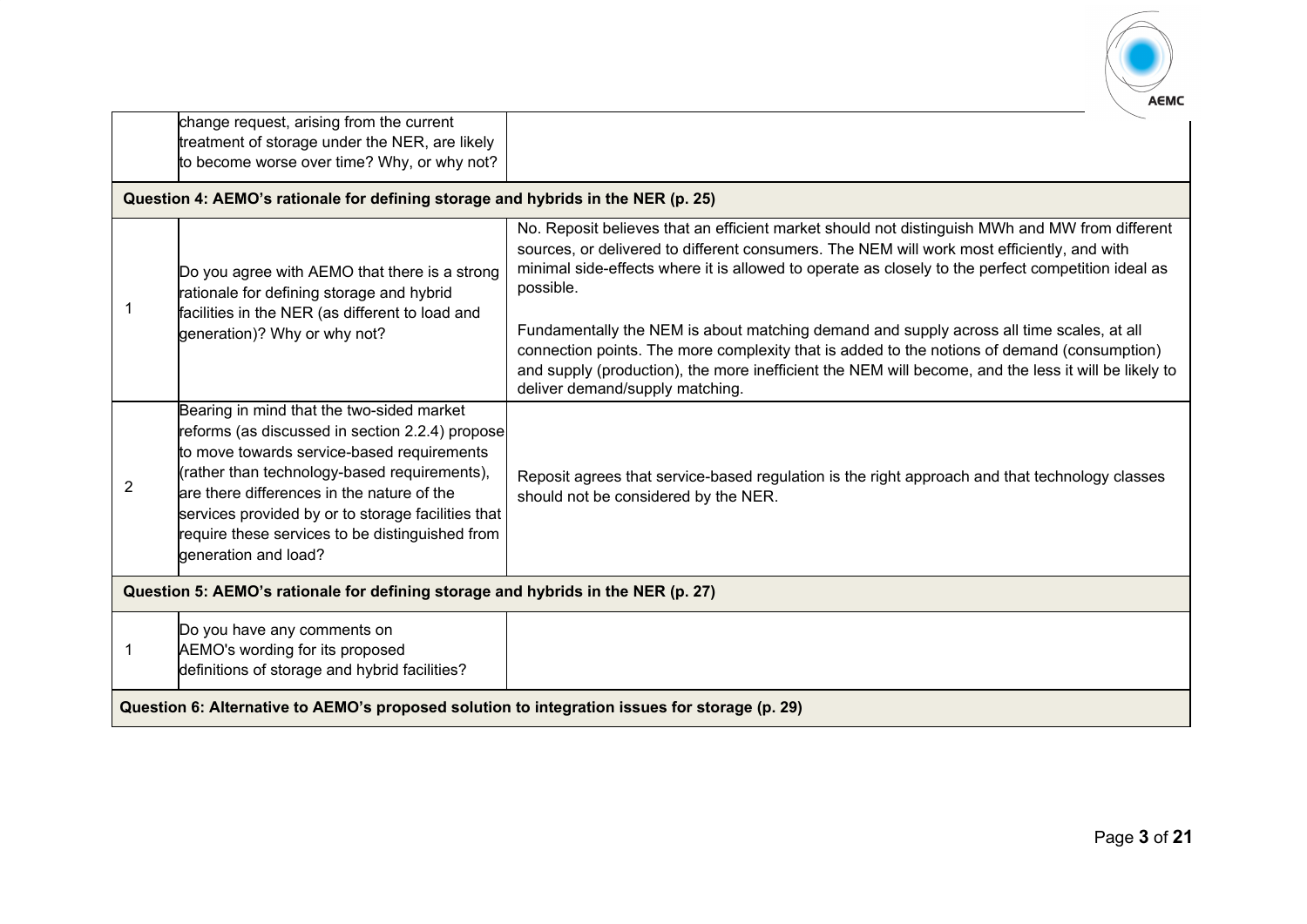

| -1 | In light of the alignment issues between<br>AEMO's rule change request and the<br>direction the ESB's two-sided market reforms<br>are taking, which of the following approaches<br>do you support and why?<br>a. Waiting for the implementation of the<br>two-sided market reforms to address<br>the integration issues facing storage<br>and hybrid facilities<br>b. Introducing AEMO's rule change<br>proposal as an interim step prior to<br>the implementation of the two-sided<br>market reforms<br>Implementing certain aspects of the<br>C.<br>two-sided market reforms through this<br>rule change project, such as<br>combining the different types of<br>market participants and imposing<br>obligations based on services rather<br>than assets<br>Taking an alternative approach -<br>d.<br>please specify. | Option A. There is too much regulatory uncertainty being generated by ESB processes at the<br>moment. It is unclear who is making what reforms, and under what structure. The ESB process<br>should conclude and make its recommendations to the SCER. The industry can then work from<br>ministerial direction to a point of stability and certainty.                                                                                                   |
|----|-------------------------------------------------------------------------------------------------------------------------------------------------------------------------------------------------------------------------------------------------------------------------------------------------------------------------------------------------------------------------------------------------------------------------------------------------------------------------------------------------------------------------------------------------------------------------------------------------------------------------------------------------------------------------------------------------------------------------------------------------------------------------------------------------------------------------|----------------------------------------------------------------------------------------------------------------------------------------------------------------------------------------------------------------------------------------------------------------------------------------------------------------------------------------------------------------------------------------------------------------------------------------------------------|
|    | hapter 3 - Registration issues for storage units and hybrid facilities                                                                                                                                                                                                                                                                                                                                                                                                                                                                                                                                                                                                                                                                                                                                                  |                                                                                                                                                                                                                                                                                                                                                                                                                                                          |
|    |                                                                                                                                                                                                                                                                                                                                                                                                                                                                                                                                                                                                                                                                                                                                                                                                                         | Question 7: Understanding the interest in registering hybrid facilities and the challenges that exist (p. 35)                                                                                                                                                                                                                                                                                                                                            |
| -1 | Why would you consider aggregating different<br>technologies together in a hybrid<br>facility? Which technologies do<br>new participants propose to combine in hybrid<br>facilities?                                                                                                                                                                                                                                                                                                                                                                                                                                                                                                                                                                                                                                    | No. Other than causer-pays (which is subject to its own detailed reviews and reform proposals),<br>Reposit can see little reason for this "Hybrid" structure where the generating units are larger than<br>5MW.<br>Reposit suggests that this Hybrid structure is most likely not something that would be good for<br>the efficient operation of the NEM as large amounts of power at a small number of connection<br>points are hidden from the market. |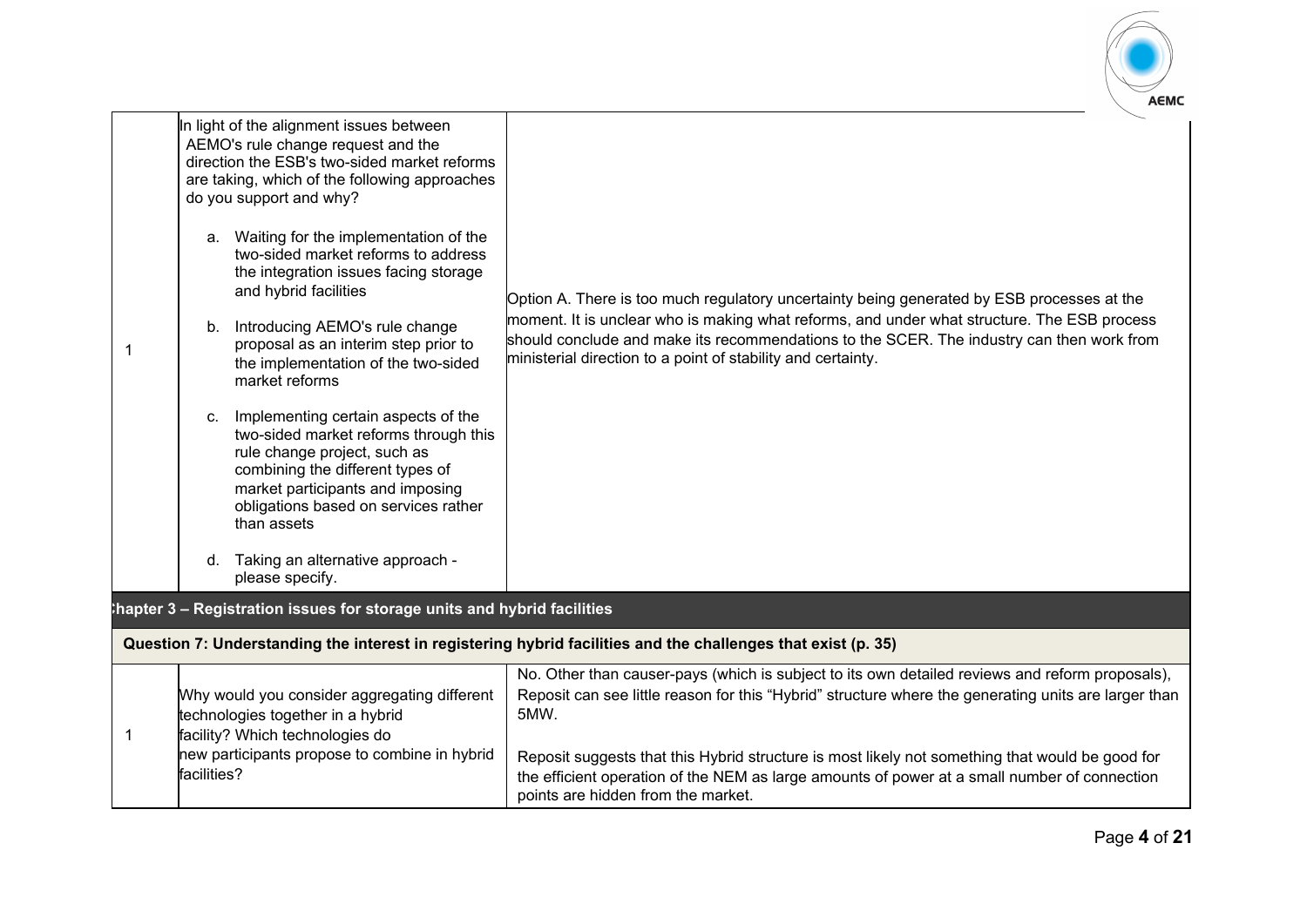

| $\overline{2}$ | Are you considering using storage to minimise<br>causer-pays liabilities by balancing the output<br>of your units across multiple connection points<br>under the current NER? What are the<br>challenges of this approach? |                                                                                                                                                                                                                                                                                                                                                                           |
|----------------|----------------------------------------------------------------------------------------------------------------------------------------------------------------------------------------------------------------------------|---------------------------------------------------------------------------------------------------------------------------------------------------------------------------------------------------------------------------------------------------------------------------------------------------------------------------------------------------------------------------|
| 3              | Would you prefer to balance output and<br>consumption across multiple connection points<br>or combine technologies behind an individual<br>connection point?                                                               |                                                                                                                                                                                                                                                                                                                                                                           |
| 4              | Are you considering aggregating renewable<br>plant and batteries together as a scheduled<br>generating unit under the current rules? What<br>regulatory challenges do you see with this<br>approach?                       |                                                                                                                                                                                                                                                                                                                                                                           |
| 5              | Do you consider that the lack of clarity in the<br>NER on whether different technologies can be<br>aggregated is a significant issue for registering<br>hybrid facilities? If so, why?                                     |                                                                                                                                                                                                                                                                                                                                                                           |
|                | <b>Question 8: Registration process issues (p. 36)</b>                                                                                                                                                                     |                                                                                                                                                                                                                                                                                                                                                                           |
|                | What are your experiences with the current<br>registration categories for storage projects and<br>hybrid facilities?                                                                                                       | Registration of Reposit's FCAS VPP with AEMO was difficult.<br>This was not caused by the NER, but instead by continual AEMO misinterpretations of the MASS<br>and the NER. These misinterpretations were corrected over the course of 12 months at some<br>cost to both AEMO and Reposit and registration, classification and operation has since<br>proceeded smoothly. |
| $\overline{2}$ | Do you agree the existing approach imposes<br>high administrative and financial costs for                                                                                                                                  | No. The costs are immaterial in comparison to the market opportunity. The costs provide a useful<br>filter for those intending participants' seriousness to contribute to the market. Reducing the costs<br>is likely to simultaneously increase AEMO workload, while also robbing AEMO of revenue to                                                                     |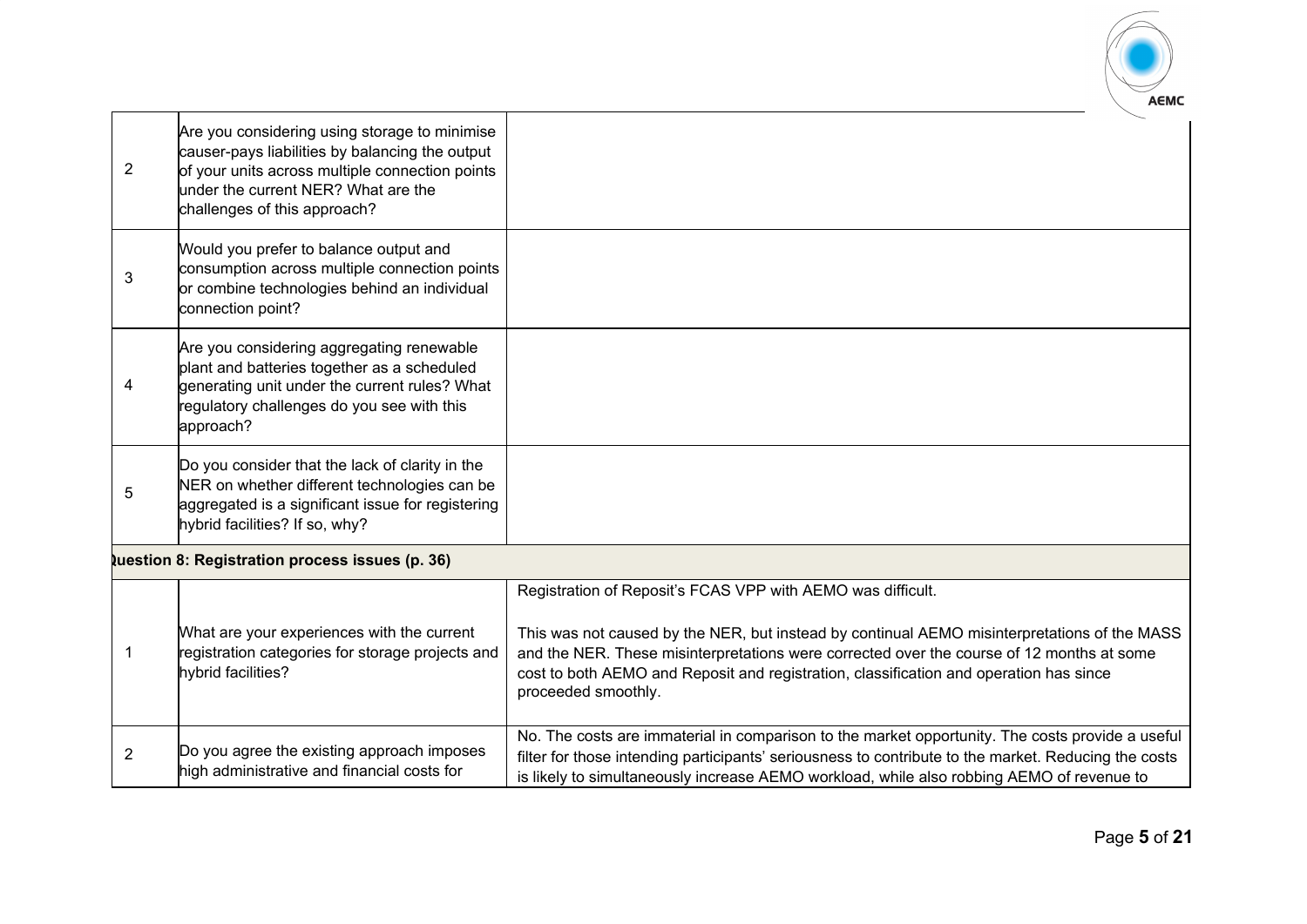

|                | participants registering storage units and hybrid<br>facilities or create barriers to entry?                                                                                                                                                                                                                           | cater for this increased workload. Inevitably, these costs would be inefficiently levieu on existing<br>market participants through a cost recovery mechanism.                                                                                                                                                                                                                                                                                |  |
|----------------|------------------------------------------------------------------------------------------------------------------------------------------------------------------------------------------------------------------------------------------------------------------------------------------------------------------------|-----------------------------------------------------------------------------------------------------------------------------------------------------------------------------------------------------------------------------------------------------------------------------------------------------------------------------------------------------------------------------------------------------------------------------------------------|--|
| 3              | Do you consider that the NER should set out<br>how participants with storage units and hybrid<br>facilities should register and participate in the<br>market, rather than AEMO guides? Or have<br>AEMO's guides and fact sheets now solved the<br>identified registration issues for storage and<br>hybrid facilities? | No. Reposit does not agree that registration and participation should be in the NER. It is much<br>too much detail for the NER to accommodate efficiently.<br>Repost suggests that the AER be resourced to operate as an advocate for market participants,<br>while strictly adhering to the NER/NEL. Much of the difficulty currently being experienced in the<br>market could be alleviated by a much stronger AER presence around storage. |  |
| 4              | Do you consider the registration issues AEMO<br>has raised in its rule change request will<br>become worse in the future if the current<br>NER are retained?                                                                                                                                                           | No. Reposit expects the situation to remain static. AEMO will be comfortable with things they are<br>familiar with, and will be uncomfortable with things they are not familiar with. As time passes,<br>AEMO will become familiar with more things, and still be unfamiliar with new things.                                                                                                                                                 |  |
| 5              | Are there other registration issues for intending<br>participants with storage and hybrid facilities<br>that arise from the fact that the NER do not fully<br>consider these technologies, which are not<br>detailed in AEMO's rule change?                                                                            | Undoubtedly so. This is precisely the reason that classifying storage and hybrid facilities in the<br>NER will not solve the problem, but instead increase the surface area of the problem.                                                                                                                                                                                                                                                   |  |
|                | tuestion 9: Issues with small storage units (p. 38)                                                                                                                                                                                                                                                                    |                                                                                                                                                                                                                                                                                                                                                                                                                                               |  |
| $\overline{1}$ | Do you agree that there is not sufficient clarity<br>regarding whether SGAs and other market<br>participants, can include small storage units in<br>their portfolios?                                                                                                                                                  | Yes. SGAs are well-defined. The SGA framework is an example of some of the best reform done<br>in the NEM.                                                                                                                                                                                                                                                                                                                                    |  |
|                | uestion 10: Proposed approach to registration categories and classifications (p. 43)                                                                                                                                                                                                                                   |                                                                                                                                                                                                                                                                                                                                                                                                                                               |  |
|                | Do you consider that AEMO's proposed<br>solution will make the registration process<br>simpler and less expensive for intending                                                                                                                                                                                        | No.                                                                                                                                                                                                                                                                                                                                                                                                                                           |  |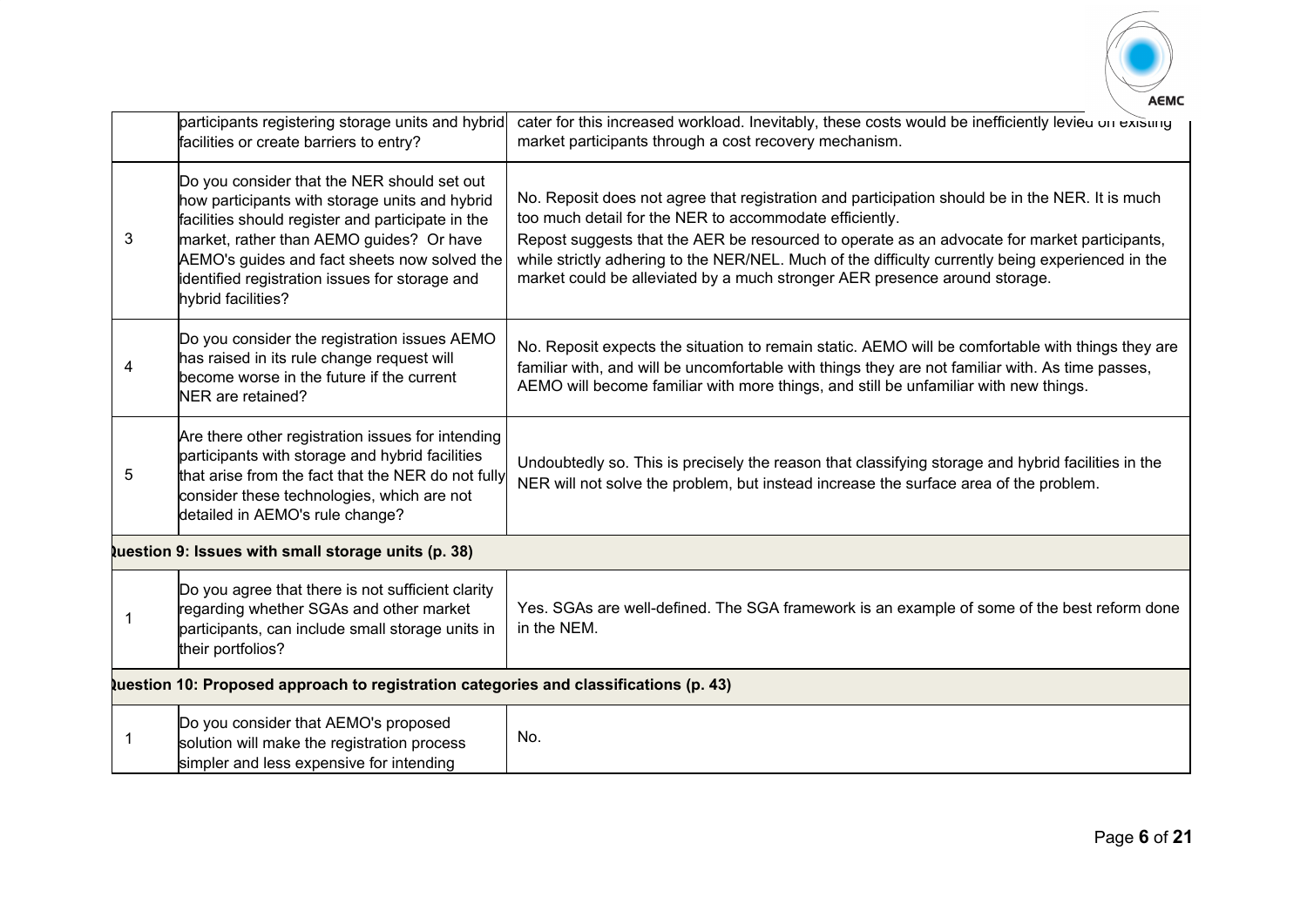

|                | participants seeking to classify storage units<br>and hybrid facilities?                                                                                                                                                                                               |                                                                                                                                                                                                                                                                                                                     |
|----------------|------------------------------------------------------------------------------------------------------------------------------------------------------------------------------------------------------------------------------------------------------------------------|---------------------------------------------------------------------------------------------------------------------------------------------------------------------------------------------------------------------------------------------------------------------------------------------------------------------|
| $\overline{2}$ | In relation to the registration of hybrid facilities,<br>do you agree that the NER should provide that<br>participants cannot aggregate units with<br>different classifications or different technology<br>types (unless AEMO approves it on a<br>case-by-case basis)? | Reposit believes the current NER restrictions are appropriate.                                                                                                                                                                                                                                                      |
|                | tuestion 11: Registering pumped hydro facilities (p. 44)                                                                                                                                                                                                               |                                                                                                                                                                                                                                                                                                                     |
| -1             | Do you support AEMO's proposed approach to<br>registration and classification for pumped hydro<br>facilities?                                                                                                                                                          |                                                                                                                                                                                                                                                                                                                     |
| $\overline{2}$ | Is a storage unit's ability to ramp linearly from<br>production to consumption the best way to<br>determine whether it should classify as a<br>bi-directional unit, or classify as a scheduled<br>generating unit and scheduled load?                                  |                                                                                                                                                                                                                                                                                                                     |
|                | tuestion 12: Proposed approach for transitional arrangements (p. 44)                                                                                                                                                                                                   |                                                                                                                                                                                                                                                                                                                     |
| -1             | Would participants with storage that are<br>currently registered as a Market Generator and<br>Market Customer want to transition to AEMO's<br>new category and classification? If so, what<br>advantages would it offer?                                               |                                                                                                                                                                                                                                                                                                                     |
| $\overline{2}$ | Should owners/operators of existing standalone<br>storage units be grandfathered, i.e. permitted to<br>remain on their current registration and<br>classification arrangements?                                                                                        | No. Where arrangements change, existing participants should be migrated rather than<br>grandfathered. The system costs and side-effects associated with supporting legacy regulation<br>will be easily shown to not be cost-effective.<br>There are not enough existing operators to make grandfathering efficient. |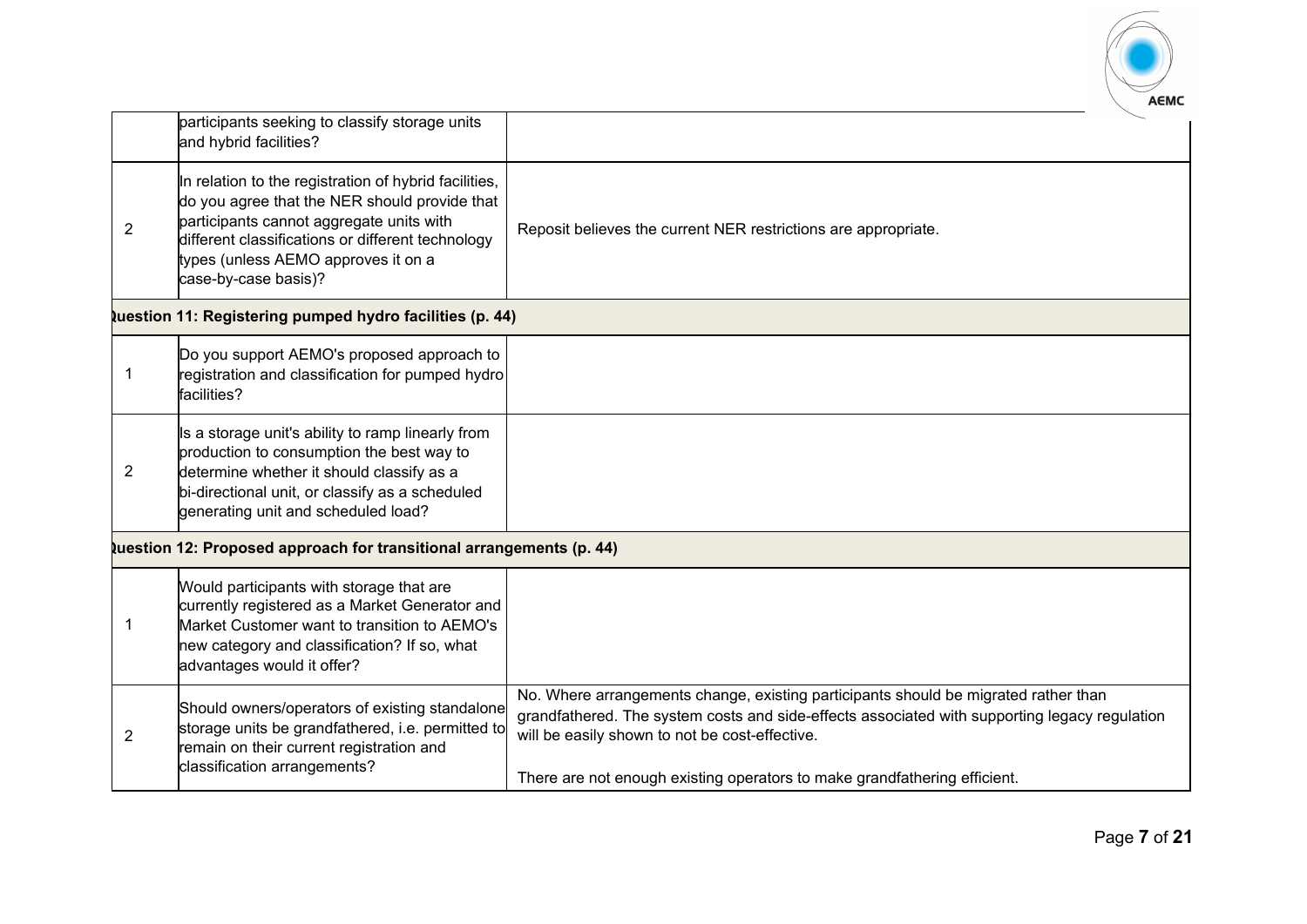

|    | uestion 13: AEMO's solution to clarify what small units SGAs can aggregate (p. 45)                                                                                                                                                |                                                                                                                                                                        |  |
|----|-----------------------------------------------------------------------------------------------------------------------------------------------------------------------------------------------------------------------------------|------------------------------------------------------------------------------------------------------------------------------------------------------------------------|--|
| -1 | Do you agree with AEMO's proposal to clarify<br>how an SGA can include storage<br>units in its portfolio?                                                                                                                         | Reposit sees no harm in the proposal (other than cost) but considers it unnecessary. A reading<br>of the NER makes it clear that storage is not precluded from an SGA. |  |
| 2  | Does AEMO's solution provide flexibility for an<br>SGA to include DER, other than storage, that<br>may have bi-directional energy flows?                                                                                          | Reposit suggests that AEMO's solution is not necessary.                                                                                                                |  |
|    | tuestion 14: Adding further registered participant categories (p. 47)                                                                                                                                                             |                                                                                                                                                                        |  |
|    | Is there a strong case to add a participant<br>category for storage or are there other<br>alternative solutions that could help to reduce<br>complexity?                                                                          | No. An additional technology-specific category would result in a net increase in complexity.                                                                           |  |
|    | tuestion 15: Alternative solutions for registered participant categories (p. 48)                                                                                                                                                  |                                                                                                                                                                        |  |
| -1 | Is AEMO's proposed rule the most efficient and<br>effective way to address the identified<br>issues relating to participant registration and<br>unit classification? Are there alternatives<br>or ways to potentially improve it? |                                                                                                                                                                        |  |
|    |                                                                                                                                                                                                                                   | hapter 4 – Technical and operational challenges relating to utility scale storage and hybrid facilities                                                                |  |
|    | Question 16: Bidding in scheduled storage facilities (p. 54)                                                                                                                                                                      |                                                                                                                                                                        |  |
|    | How complex are the current arrangements for<br>bidding for a scheduled storage facility<br>compared to bidding for a scheduled generator<br>or load?                                                                             |                                                                                                                                                                        |  |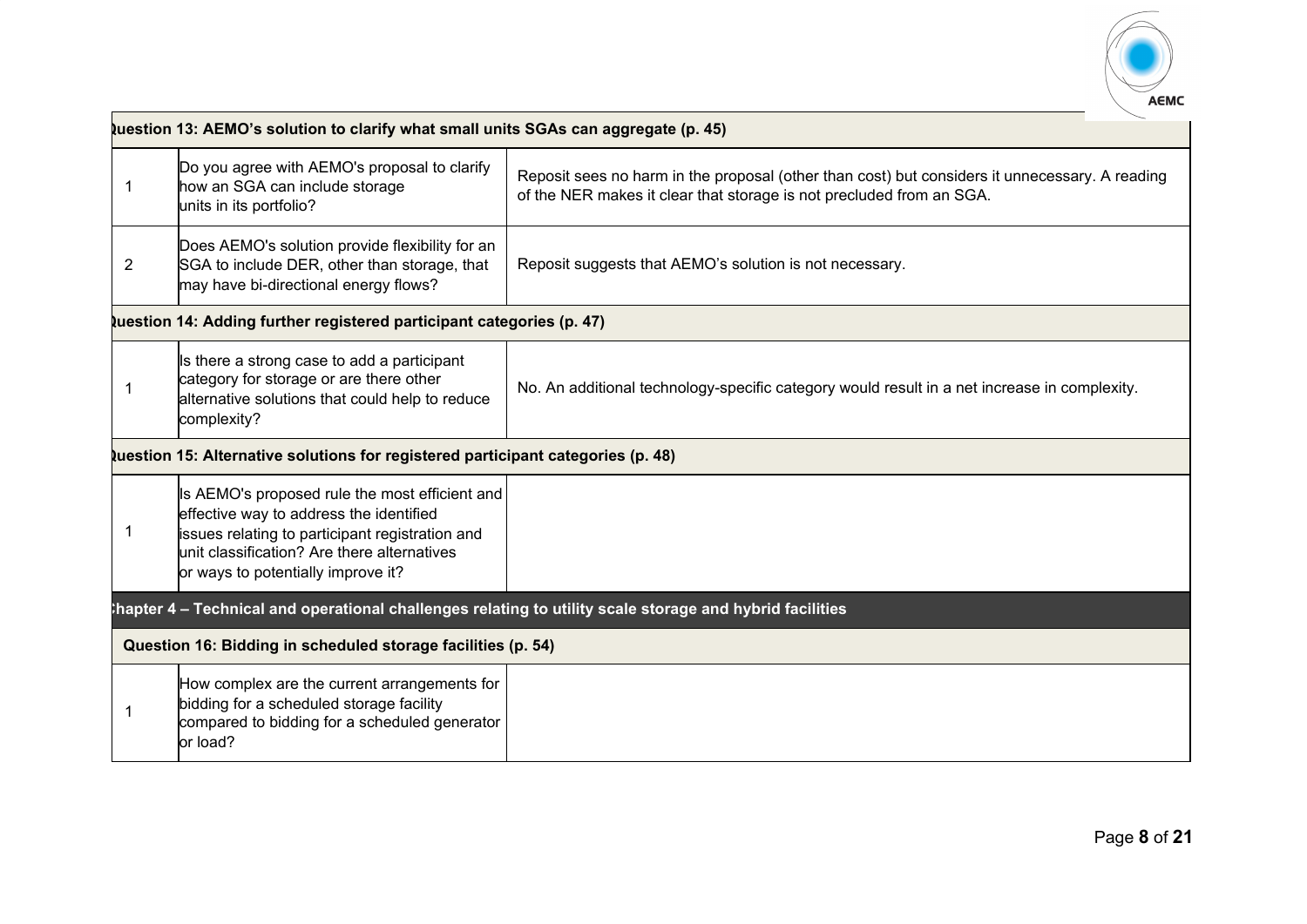

| $\overline{2}$ | If available and if you had storage facilities,<br>would you opt to change from the existing<br>arrangements to a single DUID model, with 10<br>price bands rather than 20?    |                                                          |  |
|----------------|--------------------------------------------------------------------------------------------------------------------------------------------------------------------------------|----------------------------------------------------------|--|
|                | Question 17: Dispatch conflicts (p. 55)                                                                                                                                        |                                                          |  |
|                | How often these conflicts occur in relation to<br>energy and FCAS, and how material are they<br>for the operators of scheduled storage units<br>and other market participants? |                                                          |  |
| $\overline{2}$ | To what extent can these conflicts be, or to<br>what extent have they already been,<br>remediated through experience and through<br>improved bidding systems?                  |                                                          |  |
| 3              | Would moving to a single DUID model be an<br>appropriate and proportionate response?                                                                                           |                                                          |  |
|                | tuestion 18: Aggregation and ramp rates (p. 57)                                                                                                                                |                                                          |  |
| $\mathbf{1}$   | What problems arise under the current<br>arrangements in relation to the application of<br>minimum ramp rates?                                                                 |                                                          |  |
| 2              | Do you agree with AEMO's proposal to rely on<br>the aggregation approach set out in Chapter 3<br>of the NER (rather than the one set out in<br>Chapter 2 of the NER)?          |                                                          |  |
|                | <b>Question 19: Forecasting and energy availability (p. 60)</b>                                                                                                                |                                                          |  |
|                | Are there problems arising from energy-limited<br>plant not being reflected in forecasts?                                                                                      | Yes. Reposit appreciates that this is probably the case. |  |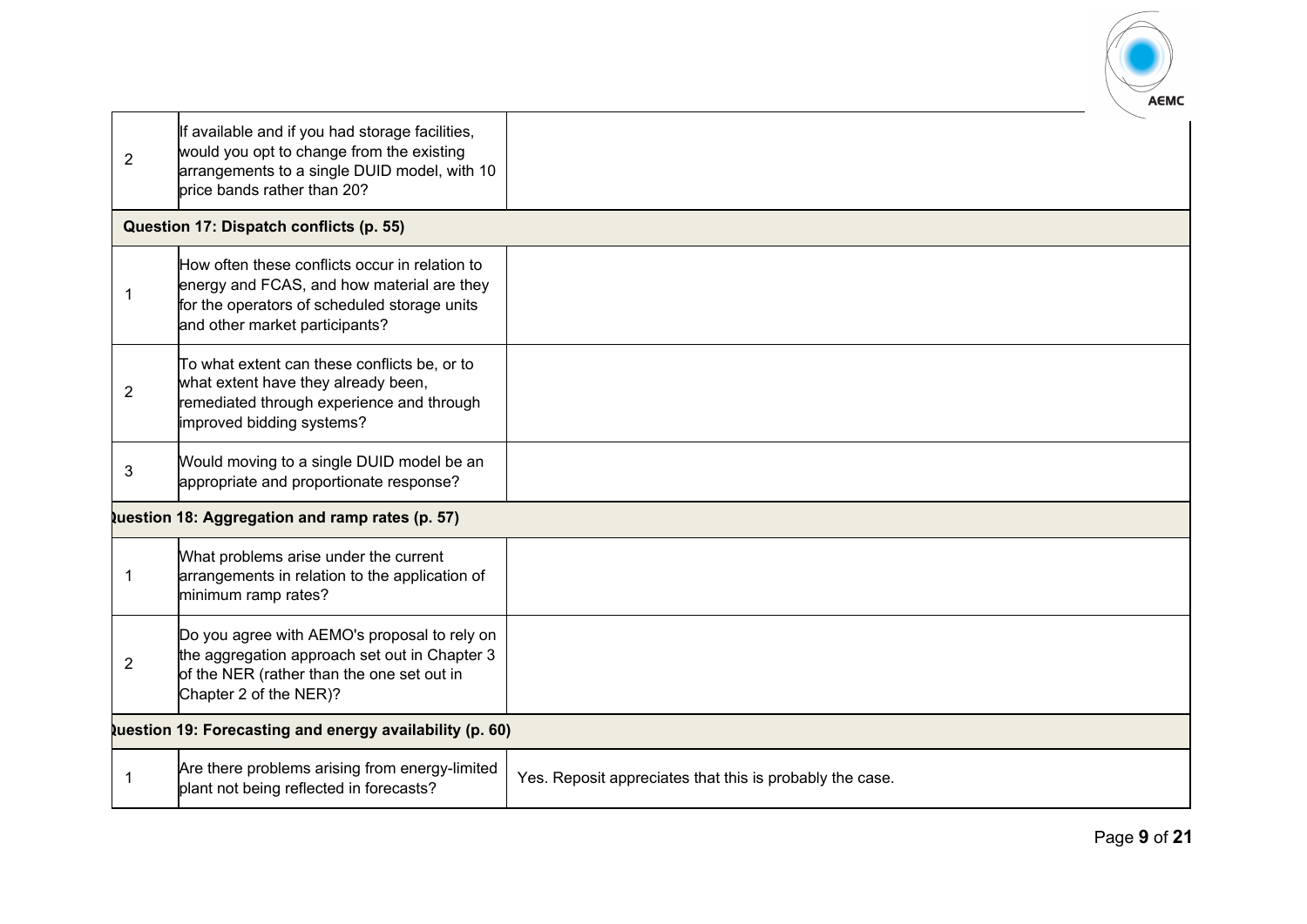

|                |                                                                                                                                                                                                                                                                                                                        | Unfortunately not. How are AEMO to know how the stored energy will be used?                                                                                                                                                                                                                                                                                                                                                                                                       |
|----------------|------------------------------------------------------------------------------------------------------------------------------------------------------------------------------------------------------------------------------------------------------------------------------------------------------------------------|-----------------------------------------------------------------------------------------------------------------------------------------------------------------------------------------------------------------------------------------------------------------------------------------------------------------------------------------------------------------------------------------------------------------------------------------------------------------------------------|
| $\overline{2}$ | Could this problem be addressed by requiring<br>storage facilities to provide<br>additional information on energy limits in their<br>bids, as proposed by AEMO?                                                                                                                                                        | For example, stored energy could be deployed in a Delayed FCAS response, which would be a<br>significant amount of energy, but also non-deterministic in volume or timing as it depends on<br>frequency conditions. Or perhaps the losses on the storage are non-linear and are related to<br>ambient temperature, recent past activity, or the future power output at which the stored energy<br>will be provided. A similar, but converse situation exists for charging energy. |
|                | tuestion 20: Performance standards (p. 62)                                                                                                                                                                                                                                                                             |                                                                                                                                                                                                                                                                                                                                                                                                                                                                                   |
| -1             | Are the current rules unclear on how<br>performance standards should apply in facilities<br>with a mix of asset types? Do the current rules<br>create barriers for storage hybrid facilities? To<br>maintain power system security, should AEMO<br>have greater visibility of the assets behind a<br>connection point? |                                                                                                                                                                                                                                                                                                                                                                                                                                                                                   |
| 2              | Could these challenges be mitigated by having<br>a single set of performance standards for each<br>asset, as proposed by AEMO?                                                                                                                                                                                         |                                                                                                                                                                                                                                                                                                                                                                                                                                                                                   |
|                | thapter 5 - Issues with fees and charges                                                                                                                                                                                                                                                                               |                                                                                                                                                                                                                                                                                                                                                                                                                                                                                   |
|                | Question 21: Issues with how fees and charges, and non-energy costs are recovered (p. 69)                                                                                                                                                                                                                              |                                                                                                                                                                                                                                                                                                                                                                                                                                                                                   |
|                | Do you agree that there is an inconsistency<br>with how fees and charges and non-energy<br>costs are recovered from Market Participants?                                                                                                                                                                               |                                                                                                                                                                                                                                                                                                                                                                                                                                                                                   |
| $\overline{2}$ | What is the impact of this issue? Does it<br>create an uneven playing field and does it<br>create (or has it the potential to create)<br>perverse behaviours and outcomes?                                                                                                                                             |                                                                                                                                                                                                                                                                                                                                                                                                                                                                                   |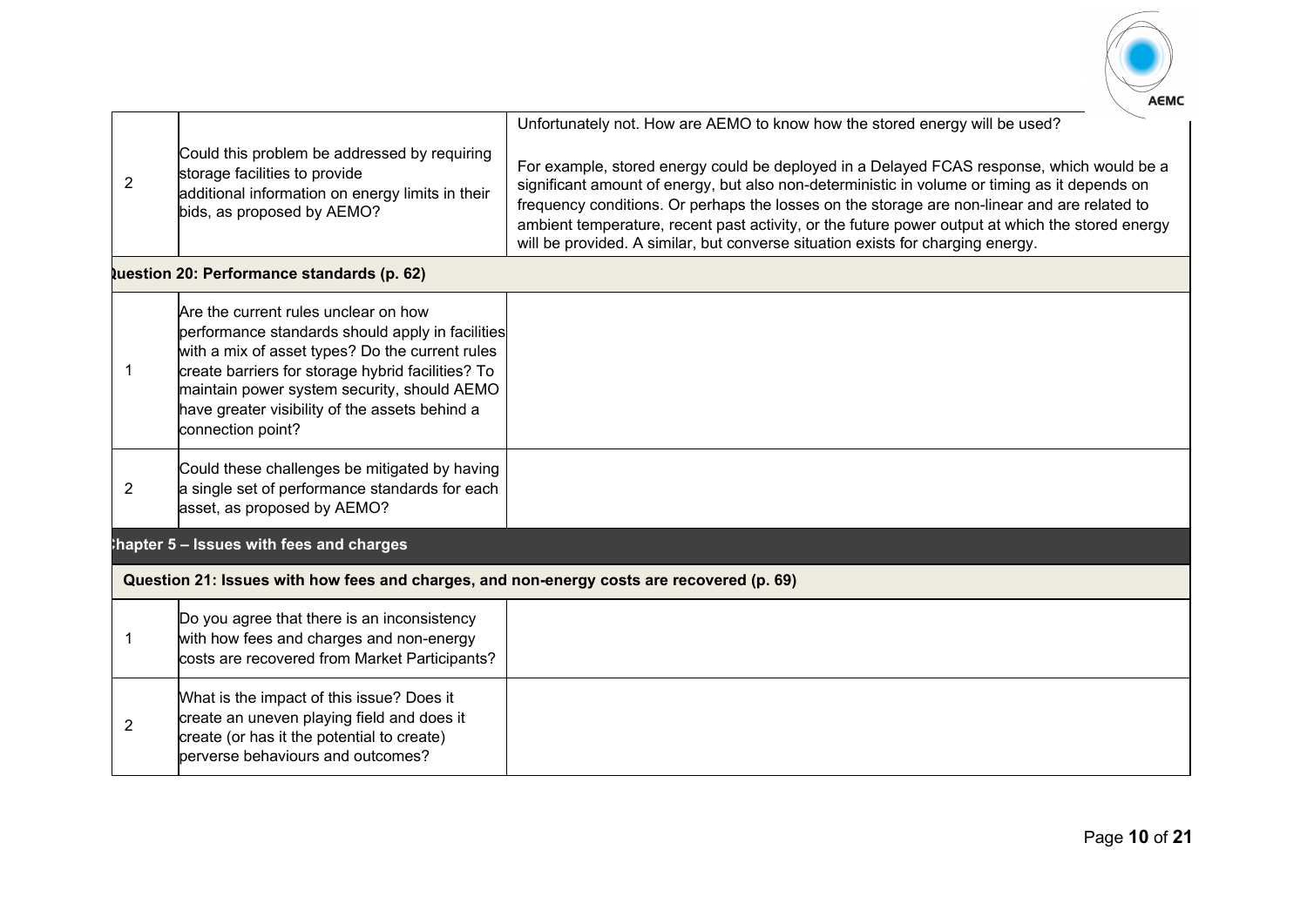

| 3              | Do you consider the burden of costs will be<br>exacerbated as exempt generating units<br>increase behind the meter?                                                                                                                                                                                                                                                                                              |  |
|----------------|------------------------------------------------------------------------------------------------------------------------------------------------------------------------------------------------------------------------------------------------------------------------------------------------------------------------------------------------------------------------------------------------------------------|--|
| 4              | Are there any other issues that the Commission<br>should consider with respective to fees and<br>charges, and non-energy cost recovery?                                                                                                                                                                                                                                                                          |  |
|                | Question 22: Solutions for issues with fees and charged and non-energy cost recovery (p. 71)                                                                                                                                                                                                                                                                                                                     |  |
| 1              | Do stakeholders agree with AEMO's proposed<br>solution that MSGA and the proposed<br>bi-directional resource provider participant<br>categories should pay non-energy cost<br>recovery and NEM Participant fees and<br>charges based on consumed and sent out<br>energy separately (as is the current practice for<br>a grid-scale battery registered as both a Market<br><b>Generator and Market Customer)?</b> |  |
| $\overline{2}$ | Will AEMO's proposed solution level the<br>'playing field' between existing<br>grid-scale batteries, MSGAs and participants<br>under the proposed new category bi-directional<br>resource provider? That is, will AEMO<br>proposed solution more efficiently allocate fees<br>and charges and non-energy costs<br>between these Market Participants categories?                                                  |  |
| 3              | For hybrid facilities are further requirements<br>needed, for example, should each asset in a<br>hybrid facility be required to have a revenue<br>meter or is supervisory control and data<br>acquisition (SCADA) data appropriate?                                                                                                                                                                              |  |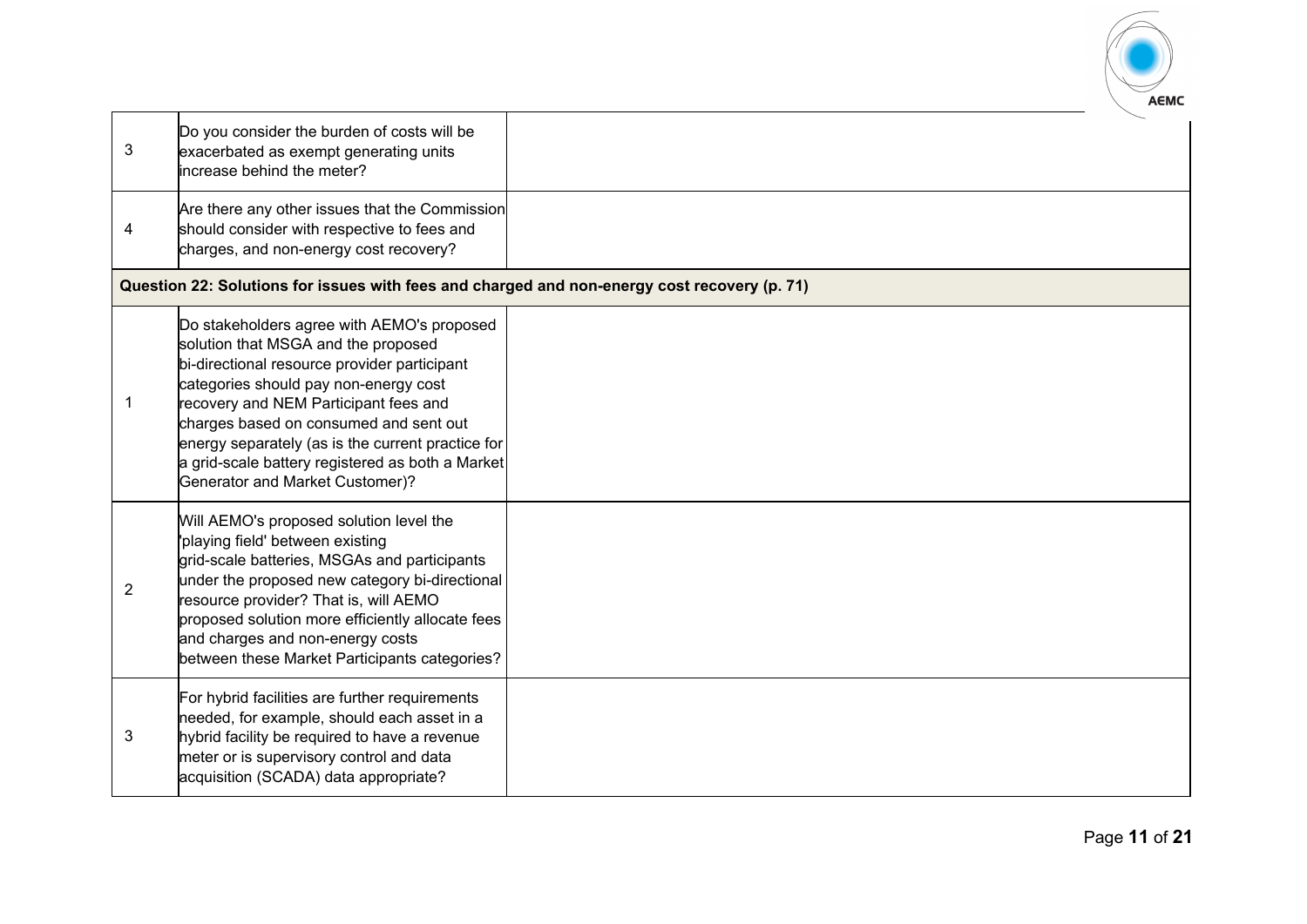

| 4           | Are there practical or implementation issues<br>associated with charging MSGAs non-energy<br>costs and NEM Participant fees based on<br>consumed and sent out energy?                                                                                                                                                                                                                                                     |                                                                                                          |
|-------------|---------------------------------------------------------------------------------------------------------------------------------------------------------------------------------------------------------------------------------------------------------------------------------------------------------------------------------------------------------------------------------------------------------------------------|----------------------------------------------------------------------------------------------------------|
|             |                                                                                                                                                                                                                                                                                                                                                                                                                           | uestion 23: Alternative solutions for issues with fees and charges and non-energy costs recovery (p. 73) |
| -1          | Do you consider it appropriate to recover<br>non-energy costs from Market Customers and<br>Market Generators in the same way AEMO<br>recovers costs form grid-scale batteries? That<br>is, should participant fees, charges and<br>non-energy costs for Market Generators and<br>Market Customers be calculated on energy<br>consumed and energy sent out separately, not<br>on netted energy as is the current practice? |                                                                                                          |
| 2           | If changes are made to how participants' fees,<br>charges and non-energy costs are recovered,<br>do you consider creating a new participation<br>category, bi-directional resource provider, is the<br>best way to do this? Or could it be appropriate<br>to make changes to existing market participant<br>categories to achieve the same outcome?                                                                       |                                                                                                          |
| 3           | Do you consider that there are other changes<br>that could be made to Participant fees and<br>non-energy cost recovery that would create a<br>more consistent and level the playing field<br>across Participant categories?                                                                                                                                                                                               |                                                                                                          |
|             | tuestion 24: Issues with TUOS and DUOS charging arrangements (p. 76)                                                                                                                                                                                                                                                                                                                                                      |                                                                                                          |
| $\mathbf 1$ | Do you agree that there is ambiguity and<br>uncertainty around how transmission and                                                                                                                                                                                                                                                                                                                                       |                                                                                                          |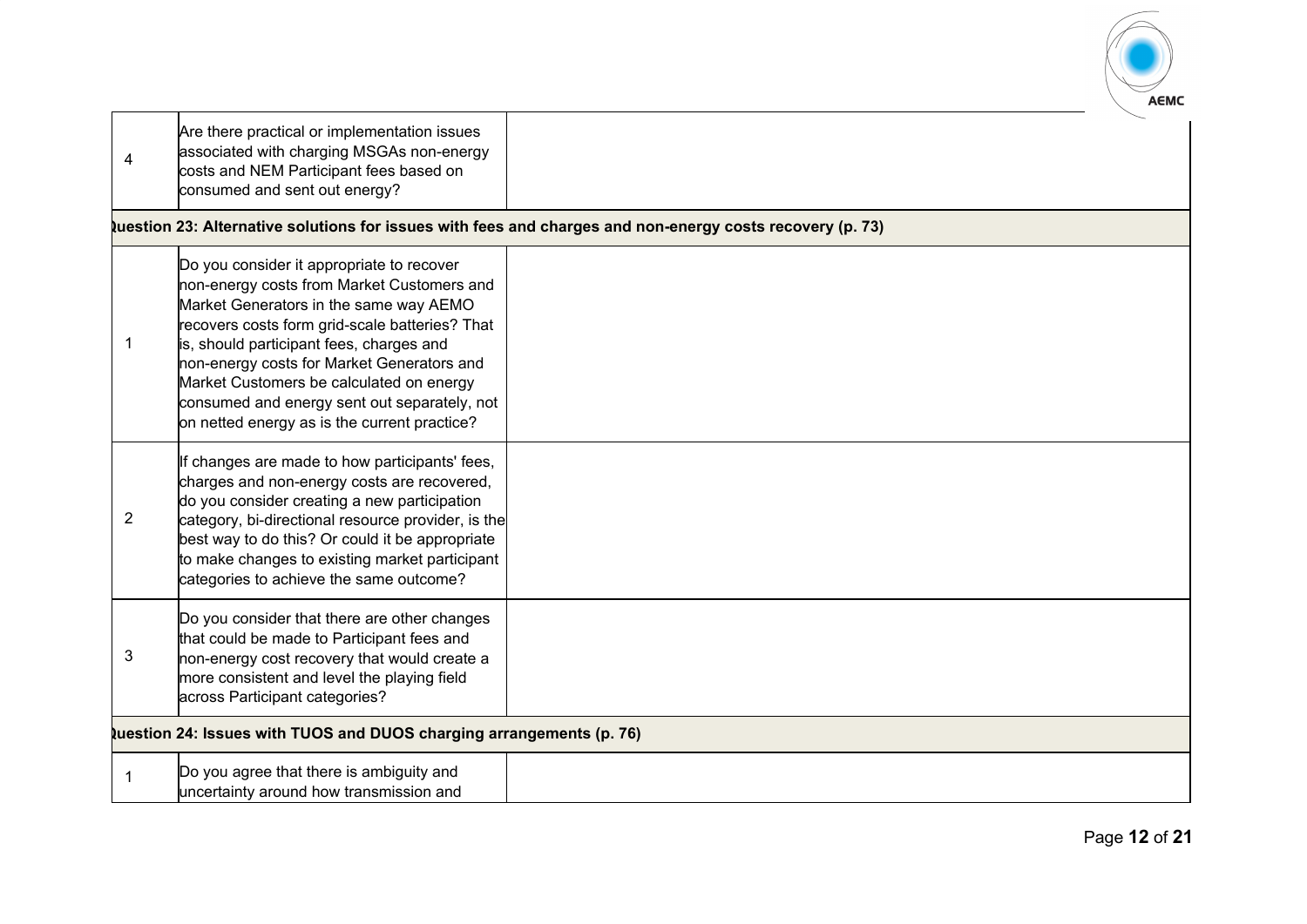

|                | distribution network businesses calculate and<br>charge TUOS and DUOS for battery systems?                                                                                                                                                                                                        |  |  |
|----------------|---------------------------------------------------------------------------------------------------------------------------------------------------------------------------------------------------------------------------------------------------------------------------------------------------|--|--|
| $\overline{2}$ | Does this ambiguity and uncertainty create a<br>material issue for investment in battery storage<br>projects now, or in the future as the number of<br>energy storage projects increase across the<br>NEM?                                                                                        |  |  |
| 3              | What are the pros and cons to allowing each<br>NSP discretion in developing and<br>applying TUOS and DUOS charges? On<br>balance, should the approach and method to<br>applying TUOS and DUOS charges be<br>harmonised among NSPs?                                                                |  |  |
| 4              | Is there a regulatory risk when NSPs interpret<br>how to apply the current rules to battery<br>systems?                                                                                                                                                                                           |  |  |
|                | uestion 25: Solutions for clarifying the application of TUOS and DUOS charging (p. 79)                                                                                                                                                                                                            |  |  |
| -1             | Do you agree with AEMO's proposal to exempt<br>all energy storage systems from<br>TUOS charges? If you agree with an<br>exemption, should the exemption<br>of TUOS charges also apply to energy used<br>on site (auxiliary load) i.e. energy that is not<br>stored and sent out into the network? |  |  |
| $\overline{2}$ | If battery systems are exempt from<br>TUOS charges does this:<br>a. create a subsidy for battery technology<br>and therefore an advantage over other<br>generation technologies?                                                                                                                  |  |  |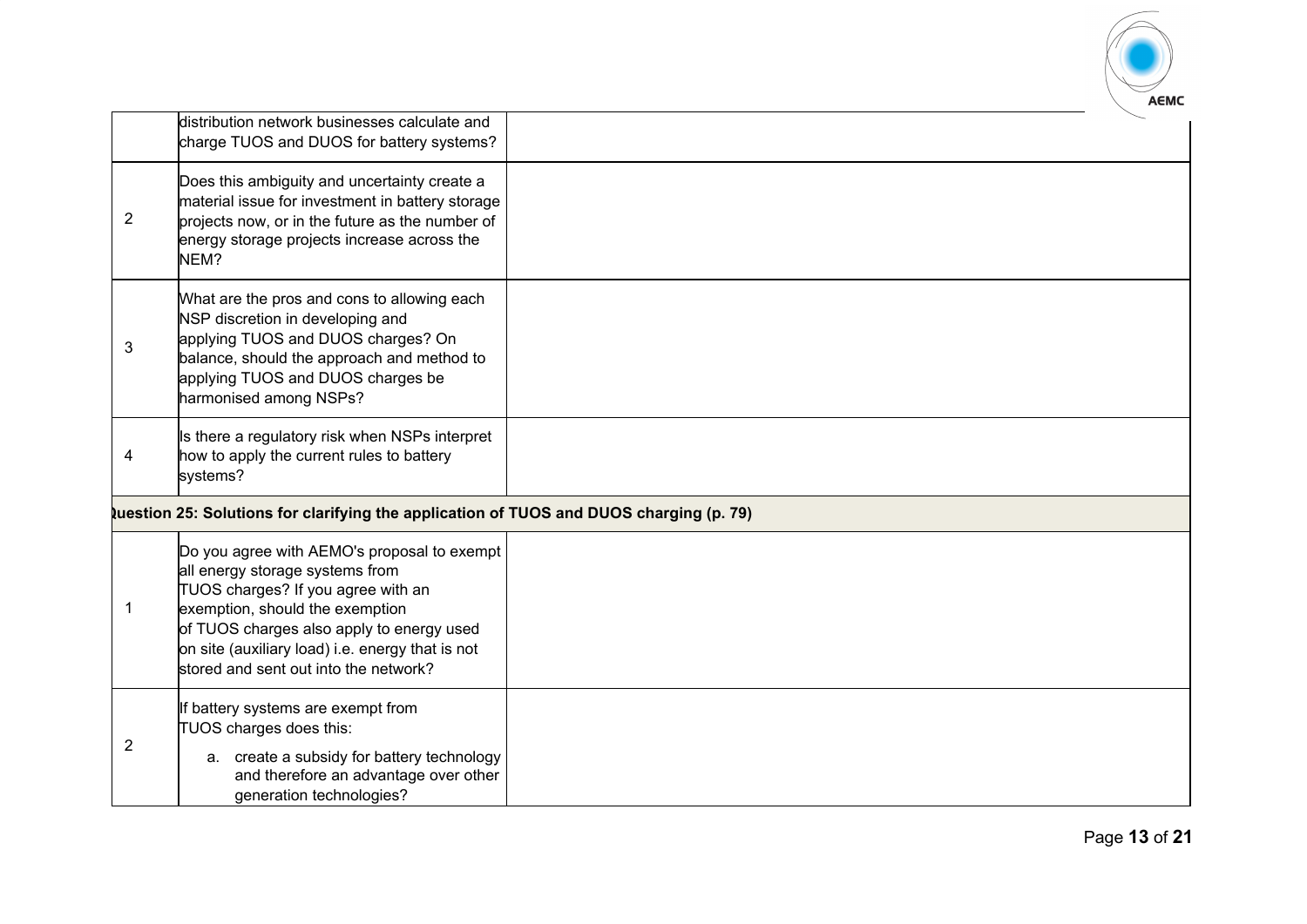

|                                                                                          | b. remove the ability to provide an<br>efficient location and/or price signal to<br>potential battery system proponents,<br>and therefore impact on the efficient<br>entry and location of new battery<br>system participants?                                     |  |
|------------------------------------------------------------------------------------------|--------------------------------------------------------------------------------------------------------------------------------------------------------------------------------------------------------------------------------------------------------------------|--|
|                                                                                          | If battery systems are not exempt from TUOS<br>charging does this:<br>a. create double charging of TUOS                                                                                                                                                            |  |
| 3                                                                                        | /DUOS for end use customers?<br>b. distort investment signals and not align<br>with the need for significantly more<br>storage investment across the NEM?                                                                                                          |  |
| 4                                                                                        | How should TUOS and DUOS charges apply to<br>hybrid facilities? Should TUOS and DUOS<br>charges be based on metered data at the<br>network connection point, or another option?<br>Are there technical or implementation issues<br>with this?                      |  |
| 5                                                                                        | Do you agree that battery systems should pay<br>DUOS charges for consumed energy? Please<br>explain why or why not.                                                                                                                                                |  |
| <b>Question 26: Alternative solutions for issues with TUOS and DUOS charging (p. 82)</b> |                                                                                                                                                                                                                                                                    |  |
| -1                                                                                       | How would charging all Market Participants<br>TUOS and DUOS, based on the services<br>received by participants (energy<br>consumed) rather than based on the asset<br>type, impact participants' behaviour and market<br>outcomes? This would mean that all Market |  |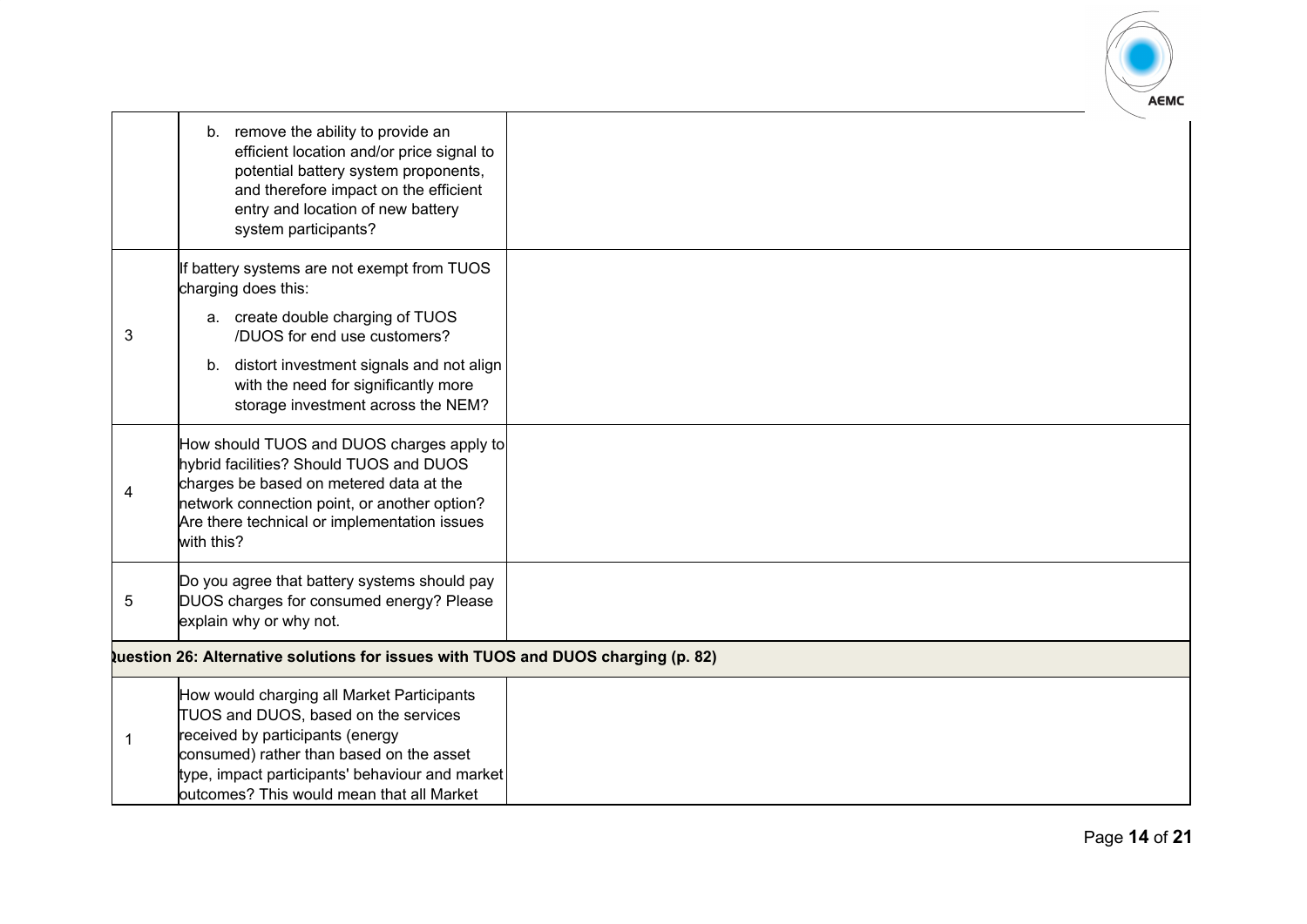

|                | Participants would be liable for TUOS and<br>DUOS charges for the energy that is consumed<br>at their network connection point.                                                                                                                                                          |  |
|----------------|------------------------------------------------------------------------------------------------------------------------------------------------------------------------------------------------------------------------------------------------------------------------------------------|--|
| 2              | If all Market Participants were charged TUOS<br>and DUOS, would this have any impact on<br>existing external arrangements?                                                                                                                                                               |  |
| 3              | Is a definition for storage technologies needed<br>to clarify TUOS and DUOS charging, or could<br>AEMO's proposed solution or an alternate<br>solution be implemented using the existing<br>Market Participant categories, such as a<br>scheduled load?                                  |  |
| 4              | Are there technical issues or complications with<br>implementing AEMO's proposed solution or an<br>alternative solution?                                                                                                                                                                 |  |
| 5              | Do stakeholders consider there is an<br>inconsistency in the approach NSPs use to<br>calculate network prices? If yes, would a more<br>harmonised approach to network pricing<br>provide clearer investment signals across the<br>NEM and reduce costs for battery<br>system proponents? |  |
| 6              | Does the introduction of LMP and FTRs as<br>contemplated through transmission access<br>reform impact whether storage should face<br><b>TUOS?</b>                                                                                                                                        |  |
| $\overline{7}$ | Are there any other approaches that could be<br>considered to address the issues raised by<br>AEMO?                                                                                                                                                                                      |  |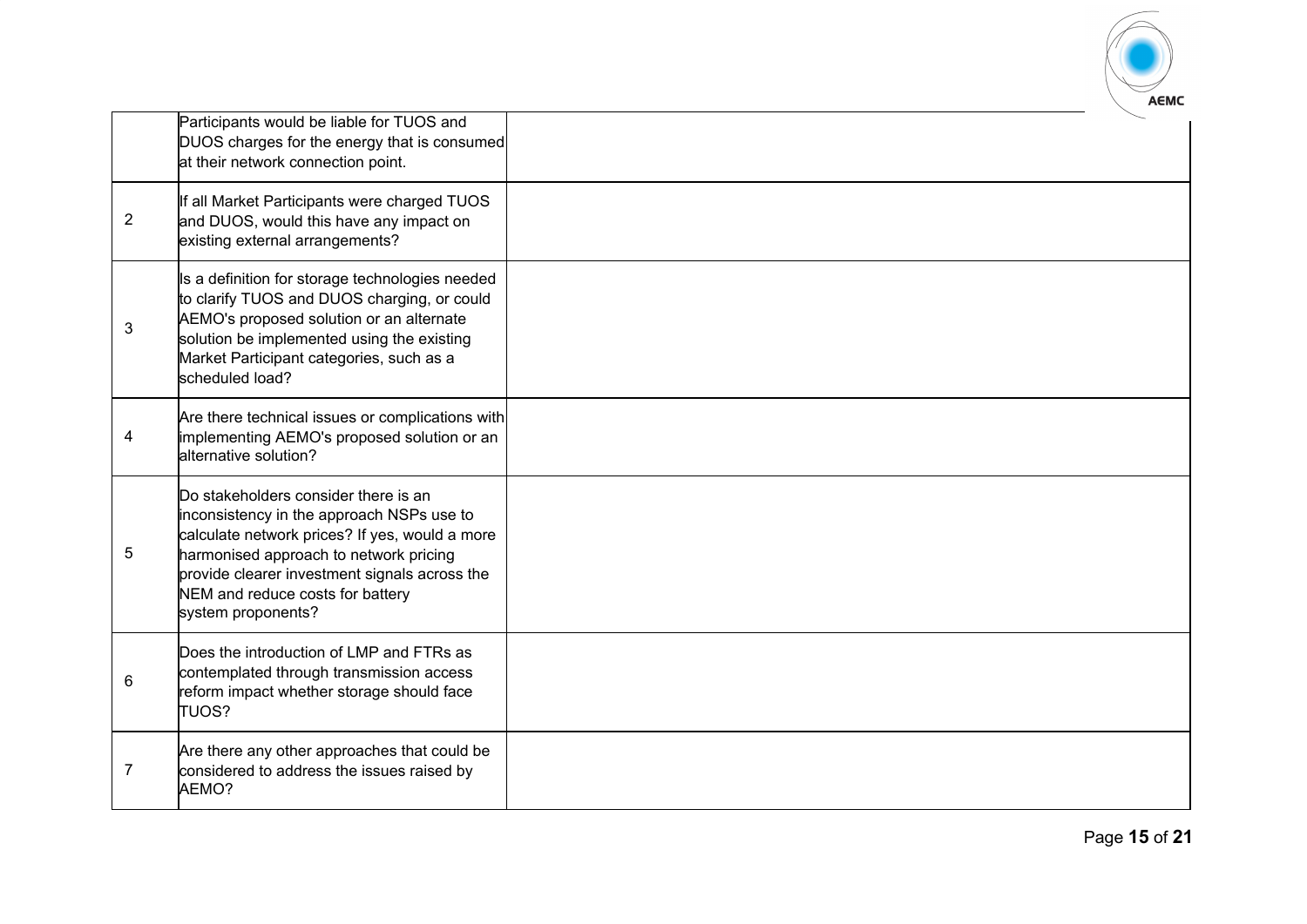

| hapter 6 - Storage and hybrid integration drafting and other issues<br>Question 27: Technology specific drafting in the NER - issues (p. 88) |                                                                                                                                                                |                                                                                                                                                                                                                                                                                                                                                                                                                                                                                                                                                                                                                                                                                                                                                                                                                                                                                                                                                                                                                                                                                                                                                                                                                                                                                                                                                                                                                                                                            |
|----------------------------------------------------------------------------------------------------------------------------------------------|----------------------------------------------------------------------------------------------------------------------------------------------------------------|----------------------------------------------------------------------------------------------------------------------------------------------------------------------------------------------------------------------------------------------------------------------------------------------------------------------------------------------------------------------------------------------------------------------------------------------------------------------------------------------------------------------------------------------------------------------------------------------------------------------------------------------------------------------------------------------------------------------------------------------------------------------------------------------------------------------------------------------------------------------------------------------------------------------------------------------------------------------------------------------------------------------------------------------------------------------------------------------------------------------------------------------------------------------------------------------------------------------------------------------------------------------------------------------------------------------------------------------------------------------------------------------------------------------------------------------------------------------------|
|                                                                                                                                              | Are you concerned that the terms relating to<br>load and generation, or other terms in the NER,<br>are not sufficiently technologically neutral? If so<br>why? | Reposit suggests that the concepts of "load" and "generation" in the NER underlie much of the<br>uncertainty in the integration of storage into the NEM. These terms are overly specific for a<br>system that is concerned with demand and supply. It is understandable how demand would be<br>equated to demand, and generation equated to supply in the original drafting of the NER, but the<br>increased specificity of these terms has created some very large side-effects.<br>These side effects are managed today with the use of negative loads and negative generation,<br>both of which have been with the NEM since market start. They cater for net load from a Market<br>Generator, and net generation from a Market Customer. Reposit considers this approach to be<br>workable, but it must be universally accepted that this is the NEM treatment for "reverse flows".<br>AEMO has been inconsistent in the past in recognising the universality of this treatment.<br>Perhaps Load and Generation as terms can be struck from the NER, but along with Connection<br>Point they are primary to the rules. The costs and risks associated with adopting an alternative<br>treatment/mechanism would be very large.<br>An alternative abstraction of demand and supply in electrical quantities, perhaps in the form of a<br>service focus would be very interesting to consider however. Reposit expects the ESB to deliver<br>thinking along these lines. |
| -1                                                                                                                                           | Do you consider key terms in the NER such as<br>generation' and 'load' are ambiguous when'<br>applied to storage and hybrids? If so, why?                      | No, provided "negative" load and generation is universally accepted, these terms function in the<br>NER without ambiguity.                                                                                                                                                                                                                                                                                                                                                                                                                                                                                                                                                                                                                                                                                                                                                                                                                                                                                                                                                                                                                                                                                                                                                                                                                                                                                                                                                 |
| Question 28: Technology specific drafting in the NER - proposed solution (p. 91)                                                             |                                                                                                                                                                |                                                                                                                                                                                                                                                                                                                                                                                                                                                                                                                                                                                                                                                                                                                                                                                                                                                                                                                                                                                                                                                                                                                                                                                                                                                                                                                                                                                                                                                                            |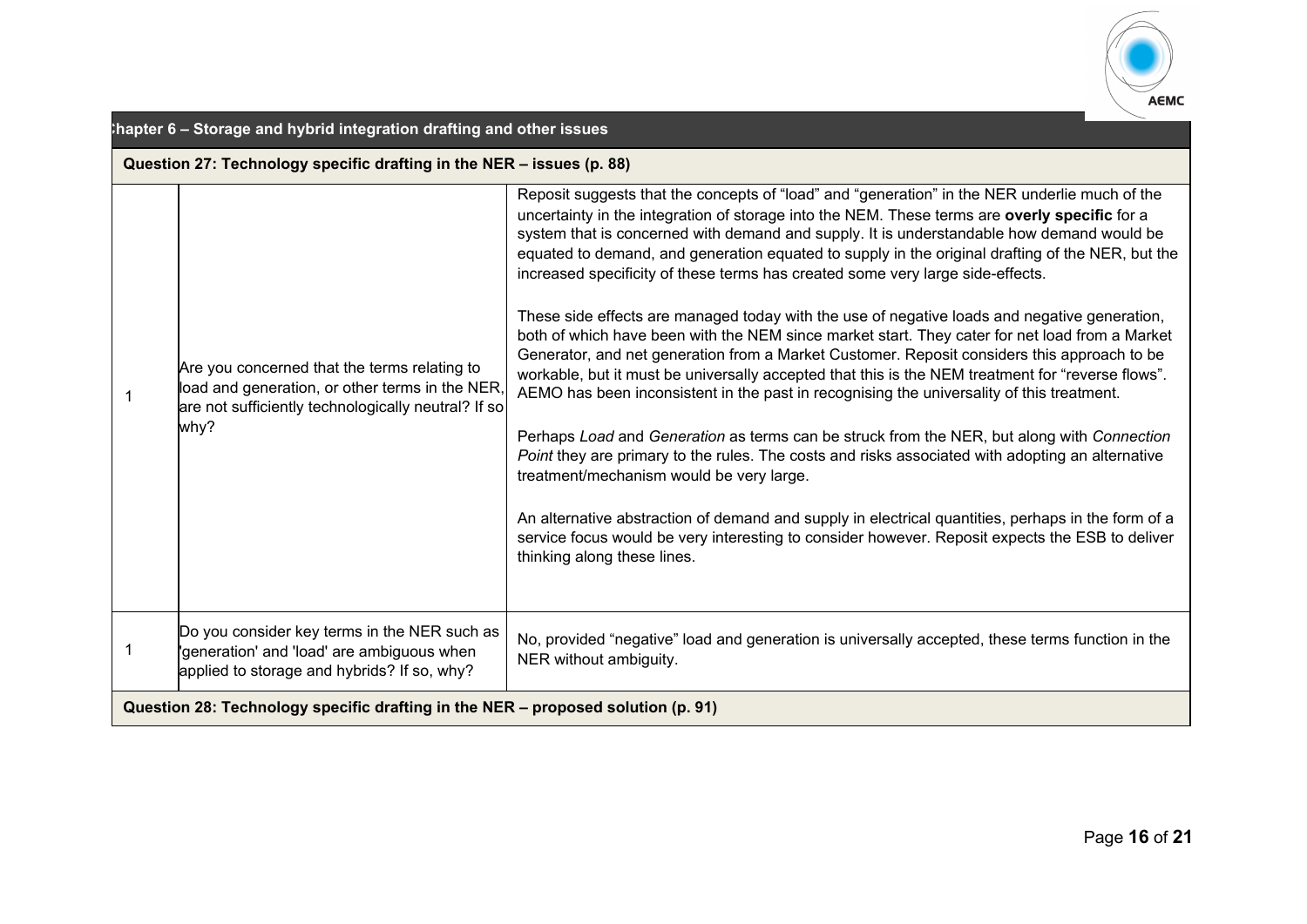

| -1             | Would AEMO's proposed changes to these key<br>terms in the NER assist with the effective<br>integration of storage and hybrids in the NER?<br>Are there other terms or definitions that are<br>more appropriate than those suggested by<br>AEMO?                                                                          | Perhaps, but Reposit considers a change of this magnitude to be something that would need to<br>be considered very seriously. The side-effects associated with these changes are unknown and<br>potentially very large.<br>The update of these terms should absolutely be considered separately. These terms are the<br>foundation of the NER. |  |
|----------------|---------------------------------------------------------------------------------------------------------------------------------------------------------------------------------------------------------------------------------------------------------------------------------------------------------------------------|------------------------------------------------------------------------------------------------------------------------------------------------------------------------------------------------------------------------------------------------------------------------------------------------------------------------------------------------|--|
| $\overline{2}$ | Do you think the benefits of this proposed<br>drafting solution would likely outweigh the<br>costs, given the scale of the changes?                                                                                                                                                                                       | No. The benefits are marginal and the costs are unknowable, but very large.                                                                                                                                                                                                                                                                    |  |
| 3              | Would changes to these fundamental terms in<br>the NER affect related external documents<br>such as contracts, procedures and guidelines<br>(other than AEMO's), and if so would the<br>changes cause you to incur costs or other<br>difficulties? What implementation period would<br>be needed to address these issues? | Yes, the scale of impact of changing these terms should not be underestimated.<br>Reposit would incur external documentation costs, but of an unknowable scale.<br>It is also expected that there would be system change costs, particularly in settlement and billing<br>processes. This is likely to be true across all market participants. |  |
|                | tuestion 29: Technology specific drafting in the NER - other options (p. 91)                                                                                                                                                                                                                                              |                                                                                                                                                                                                                                                                                                                                                |  |
| $\mathbf 1$    | Are there other terms and definitions in the<br>NER that are not sufficiently technology<br>neutral?                                                                                                                                                                                                                      |                                                                                                                                                                                                                                                                                                                                                |  |
| $\overline{2}$ | What are some other drafting approaches<br>which could be used to make the NER more<br>technology neutral?                                                                                                                                                                                                                |                                                                                                                                                                                                                                                                                                                                                |  |
|                | tuestion 30: Intervention compensation - issues (p. 97)                                                                                                                                                                                                                                                                   |                                                                                                                                                                                                                                                                                                                                                |  |
|                | What other specific issues relating to storage<br>and hybrid assets need to be considered in<br>formulating appropriate intervention<br>compensation arrangements?                                                                                                                                                        |                                                                                                                                                                                                                                                                                                                                                |  |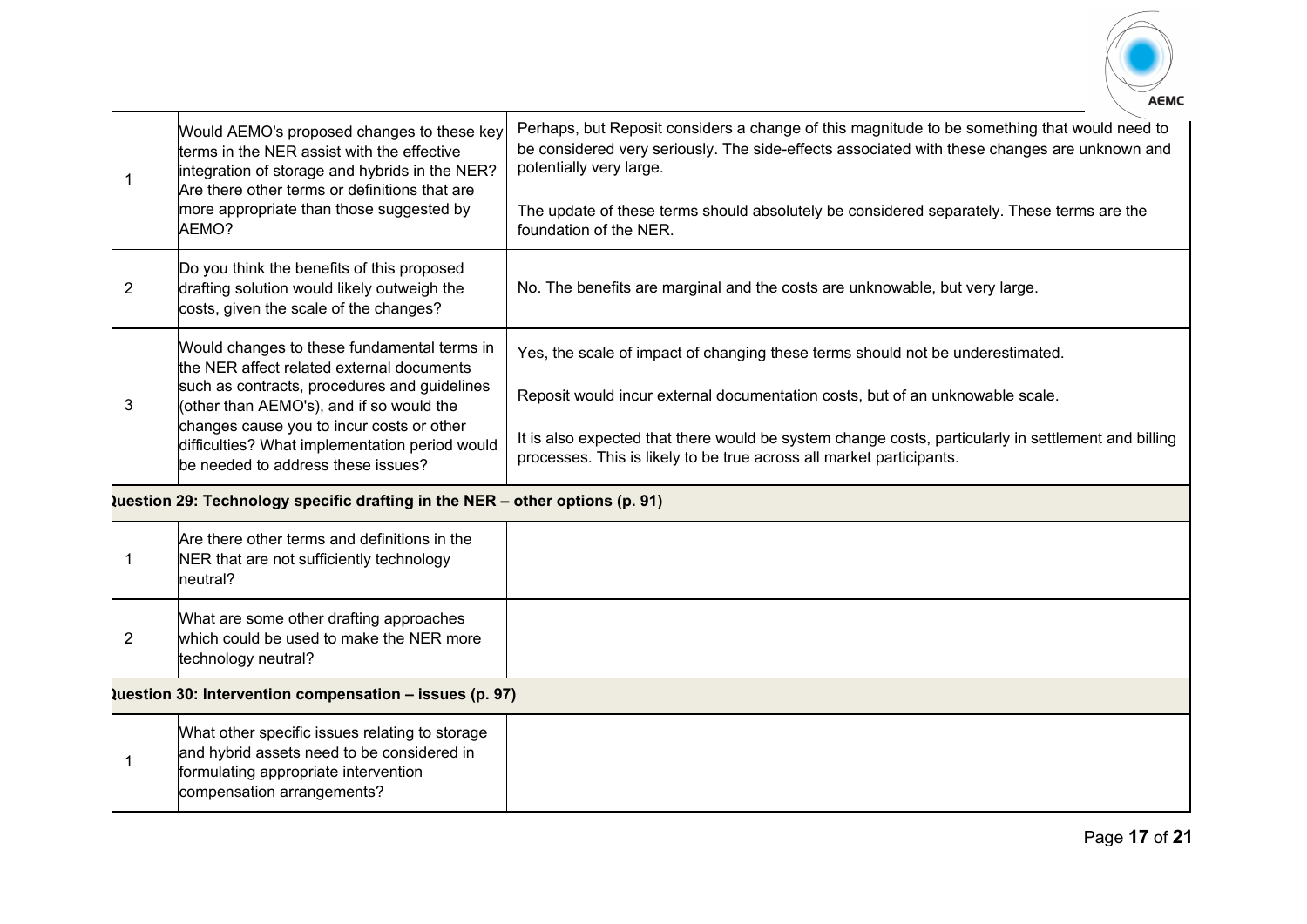

|                | Are the current arrangements for applying the<br>market suspension framework and                  |  |
|----------------|---------------------------------------------------------------------------------------------------|--|
|                | administered price period compensation                                                            |  |
| $\overline{2}$ | framework to storage and hybrid appropriate in<br>light of the increasing numbers of these        |  |
|                | facilities in the NEM? If not, what changes do<br>you consider are required?                      |  |
|                | Should changes be made to clause 3.15.7B to<br>create consistency with the existing definition of |  |
| 3              | direct participant and address the omission of                                                    |  |
|                | scheduled loads?                                                                                  |  |
|                | tuestion 31: Intervention compensation - solutions (p. 97)                                        |  |
|                | Do you consider that a separate compensation<br>framework should be developed for                 |  |
|                | storage and hybrid assets, or should they<br>continue to be compensated in line with              |  |
|                | existing intervention compensation<br>frameworks in order to minimise market                      |  |
|                | distortions, subject to the amendments                                                            |  |
|                | currently under consideration?                                                                    |  |
| $\overline{2}$ | If you consider a separate compensation<br>framework should be developed, how should it           |  |
|                | differ from the existing frameworks?                                                              |  |
|                | If you consider that the current frameworks                                                       |  |
| 3              | should continue to apply to storage and hybrid<br>assets, are any additional amendments           |  |
|                | required?                                                                                         |  |
|                | luestion 32: RRO $-$ issues (p. 100)                                                              |  |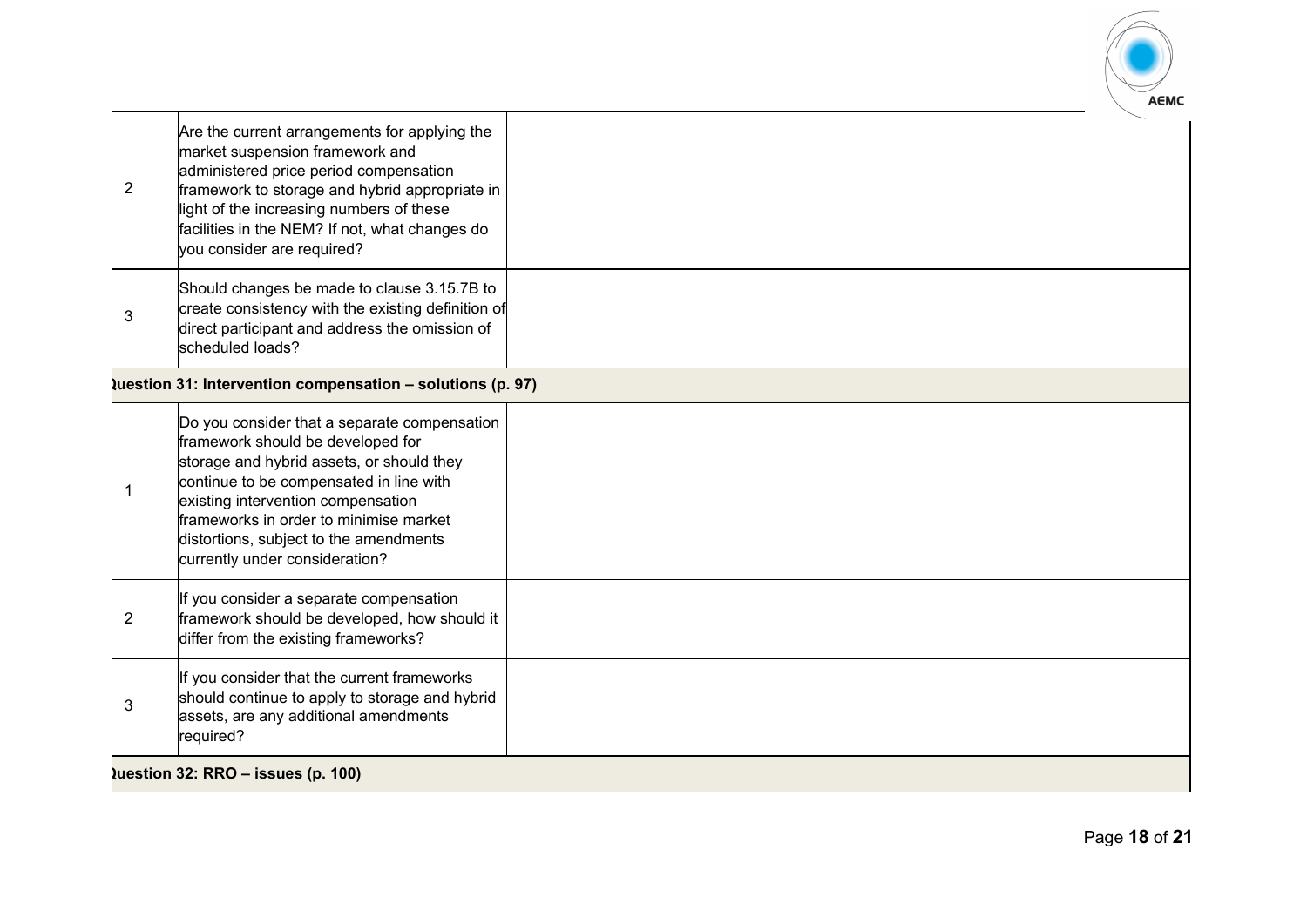

|                | Is it appropriate for the electricity imported from<br>the grid for the purposes of energy storage to<br>form part of a liable entity's liable load under<br>the RRO?<br>Should operators of storage assets be liable  |  |  |
|----------------|------------------------------------------------------------------------------------------------------------------------------------------------------------------------------------------------------------------------|--|--|
| $\overline{2}$ | entities under the RRO?                                                                                                                                                                                                |  |  |
|                | tuestion 33: RRO - solutions (p. 100)                                                                                                                                                                                  |  |  |
| 1              | Do stakeholders agree with AEMO that the<br>RRO should apply to storage only when the<br>storage system is co-located with a separate<br>load in a hybrid facility (this does not refer to<br>the battery's own load)? |  |  |
| $\overline{2}$ | Would alternative or additional changes to the<br>application of the RRO to load for storage be<br>more appropriate?                                                                                                   |  |  |
|                | tuestion 34: RRO - storage contribution to reliability issues (p. 101)                                                                                                                                                 |  |  |
| $\mathbf{1}$   | What are your views on the issues which relate<br>to whether or not storage contribute to reliability<br>issues?                                                                                                       |  |  |
| $\overline{2}$ | Are there any other issues to consider when<br>evaluating the treatment of load used<br>for storage under the RRO?                                                                                                     |  |  |
|                | tuestion 35: RRO - implementation issues (p. 101)                                                                                                                                                                      |  |  |
| -1             | Should RRO liabilities for hybrid<br>facilities continue be calculated at the<br>connection point? If not, where?                                                                                                      |  |  |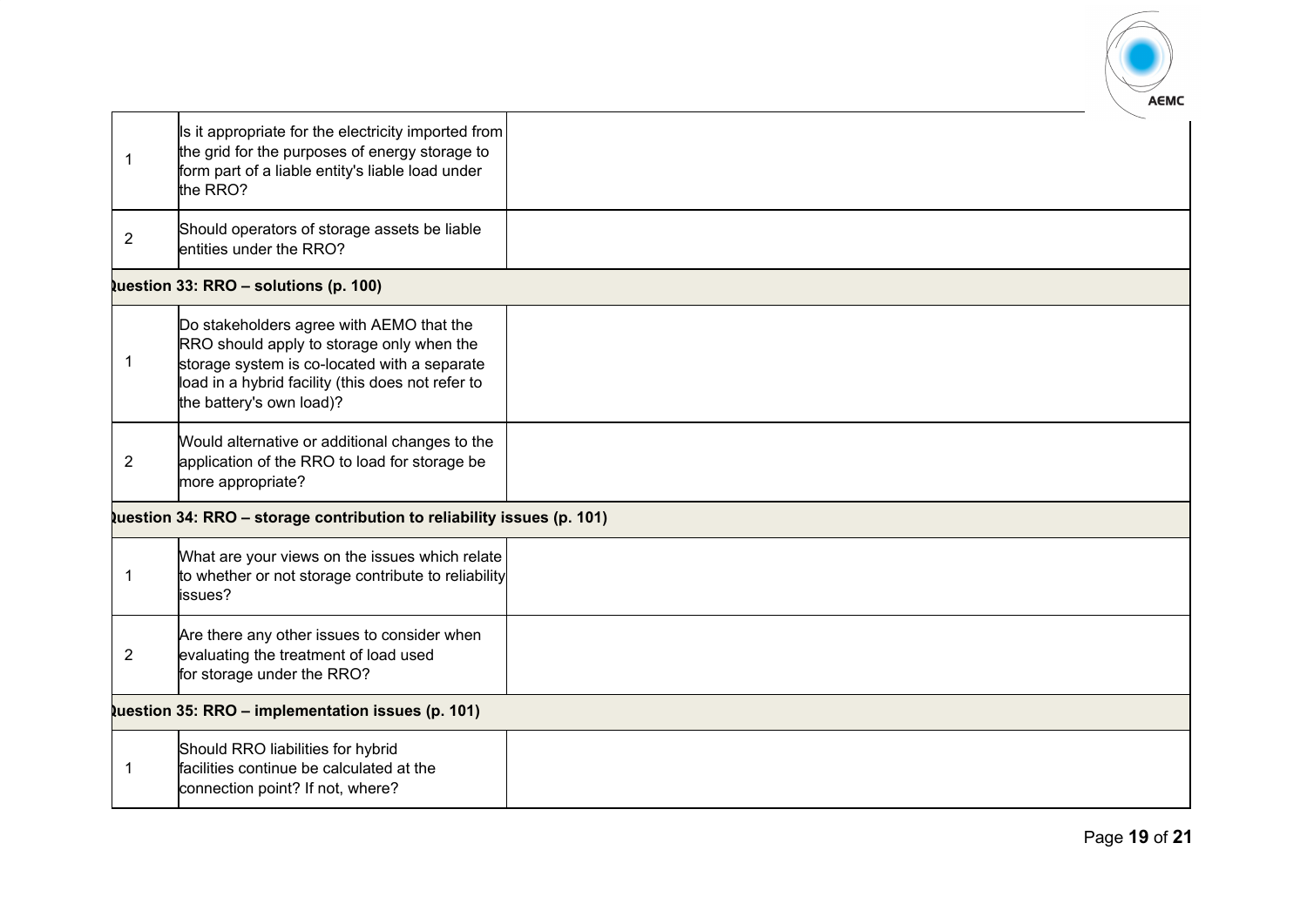

|                                                      | Question 36: RRO - other options (p. 102)                                                                                                                                                                                           |                                                                                                                                                                                                                                                                                                 |  |
|------------------------------------------------------|-------------------------------------------------------------------------------------------------------------------------------------------------------------------------------------------------------------------------------------|-------------------------------------------------------------------------------------------------------------------------------------------------------------------------------------------------------------------------------------------------------------------------------------------------|--|
|                                                      | Can the issues (if any) related to the<br>application of the RRO to storage and<br>hybrids be resolved without establishing a new<br>market participant category for these facilities?                                              |                                                                                                                                                                                                                                                                                                 |  |
|                                                      | <b>Question 37: Marginal loss factors - issues (p. 103)</b>                                                                                                                                                                         |                                                                                                                                                                                                                                                                                                 |  |
|                                                      | Are the current arrangements for calculating<br>and applying MLFs to storage and hybrids<br>appropriate in light of the increasing numbers<br>of these facilities in the NEM? If not, what<br>changes do you consider are required? |                                                                                                                                                                                                                                                                                                 |  |
|                                                      | tuestion 38: Marginal loss factors - solution (p. 103)                                                                                                                                                                              |                                                                                                                                                                                                                                                                                                 |  |
|                                                      | Do you agree with AEMO's proposed solution<br>of applying the existing<br>arrangements for applying MLFs to<br>its proposed new market participant category (if<br>this category were to be established)?                           |                                                                                                                                                                                                                                                                                                 |  |
|                                                      | tuestion 39: Reliability Panel representation (p. 104)                                                                                                                                                                              |                                                                                                                                                                                                                                                                                                 |  |
| -1                                                   | Is it appropriate to require that the Reliability<br>Panel include a member to specifically<br>represent storage and hybrid asset proponents,<br>or are the current mandatory and discretionary<br>membership provisions adequate?  | No. Reposit agrees that the Reliability Panel should make use of its three variable panel<br>members to bring in expertise as required.<br>Storage and hybrid assets will be owned and operated by one of the interest groups already<br>represented by existing panel membership requirements. |  |
| Question 40: Other drafting issues - issues (p. 106) |                                                                                                                                                                                                                                     |                                                                                                                                                                                                                                                                                                 |  |